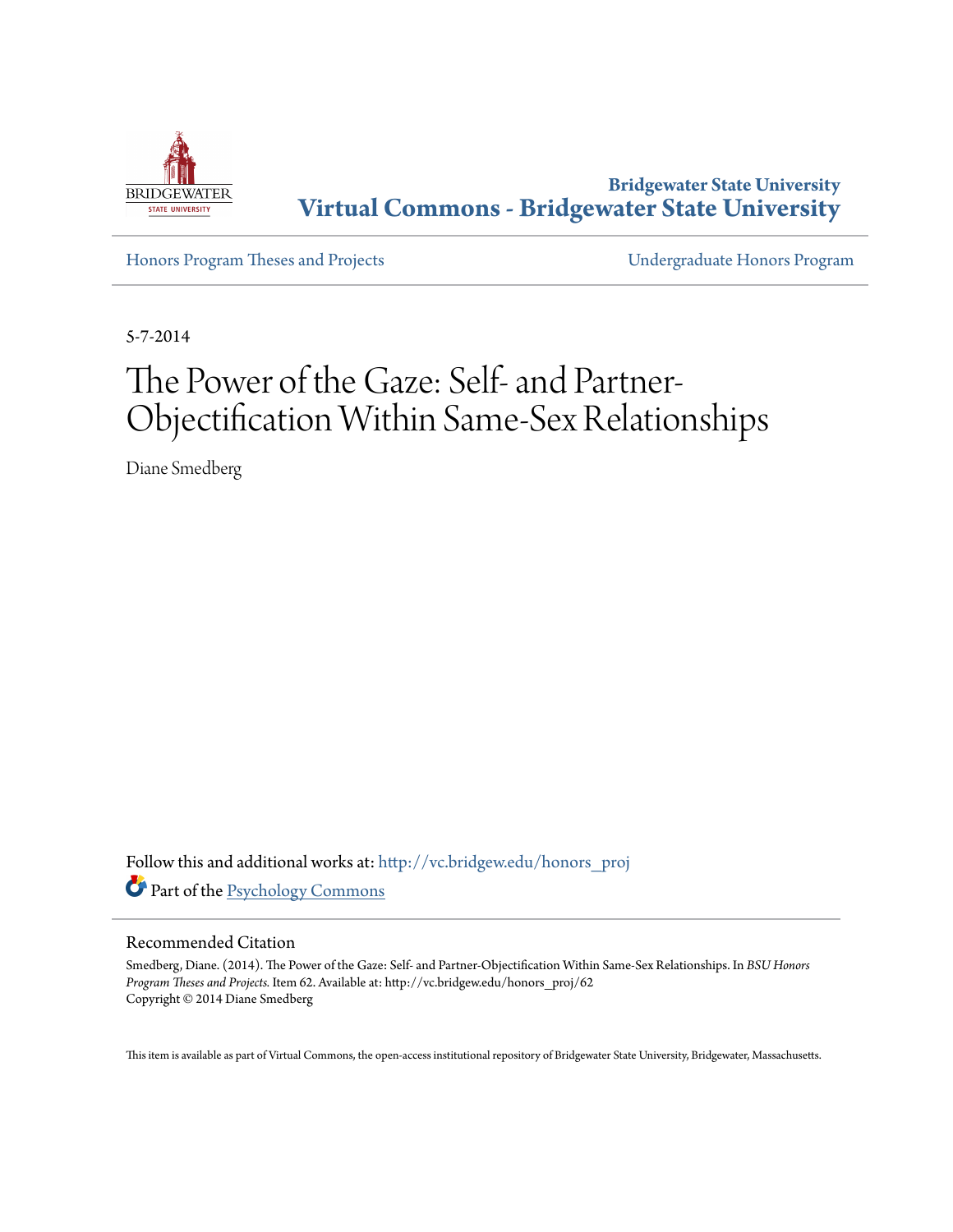Running Head: SELF- AND PARTNER-OBJECTIFICATION WITHIN SAME-SEX RELATIONSHIPS

The Power of the Gaze: Self- and Partner-Objectification Within Same-Sex Relationships

Diane Smedberg

Submitted in Partial Completion of the Requirements for Departmental Honors in Psychology

Bridgewater State University

May 7, 2014

Dr. Laura Ramsey, Thesis Director Dr. Melissa Singer, Committee Member Dr. Michelle Mamberg, Committee Member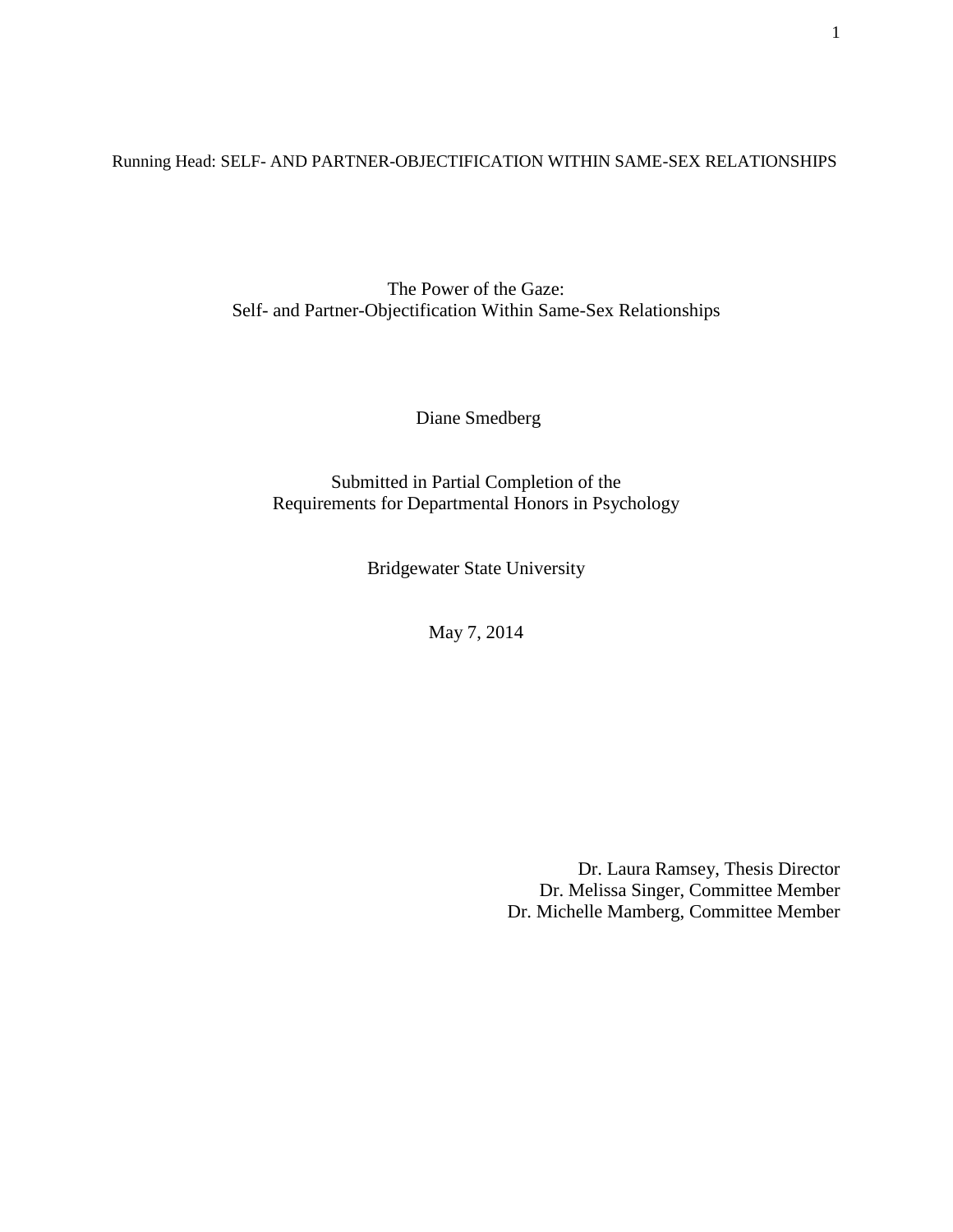#### Abstract

Most of the literature concerning objectification is focused on the individual experiences and the consequences that manifest from objectification. This study sought to address the gap in the existing literature on objectification theory by examining self- and partner- objectification in the context of same-sex relationships. The primary hypothesis of the current study is that gay men experience higher levels of self-objectification and partner-objectification than do lesbian women. A secondary aim of the study was to explore related variables, including enjoyment of sexualization, drive for muscularity, thinness attitudes, internalized heterosexism, and fear of HIV/AIDS. Participants were gay men  $(n = 32)$  and lesbian women  $(n = 43)$ , from across the United States, who were currently in a relationship. Results from an online survey revealed that gay men had marginally higher levels of self-objectification and statistically significant higher levels of partner-objectification than lesbian women; self-objectification was significantly positively correlated to thinness attitudes, marginally positively correlated with body shame and fear of HIV/AIDS; and partner-objectification was significantly positively correlated with internalized heterosexism. These results highlight the importance of studying self- and partnerobjectification within same-sex relationships.

**Keywords**: objectification, homosexuality, romantic relationships, male gaze, selfobjectification, HIV/AIDS, muscularity, thinness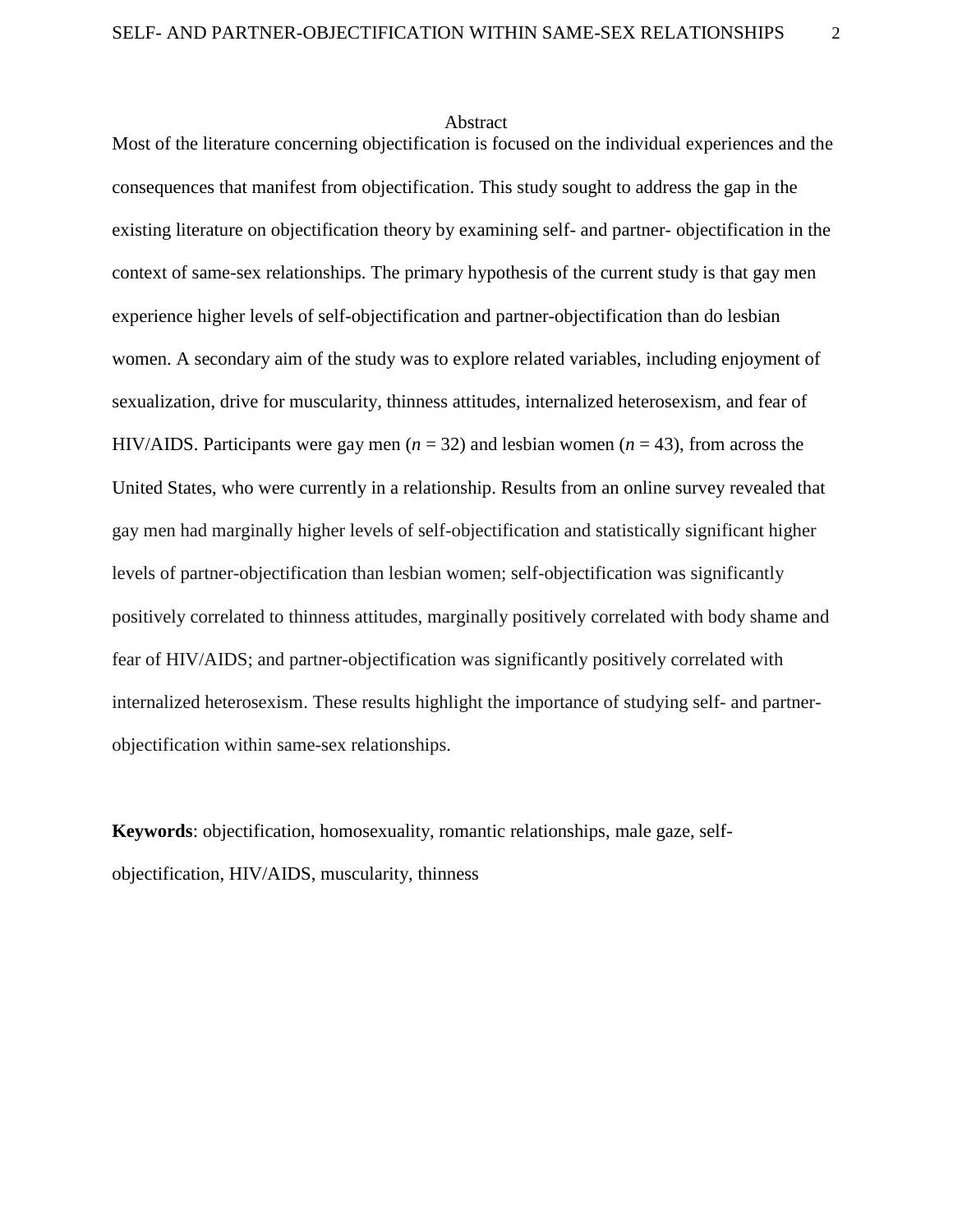The Power of the Gaze:

# Self- and Partner-Objectification Within Same-Sex Relationships

In Western society, men have been acculturated to gaze at women as sex objects: to dehumanize and reduce them to 'things,' whose main purpose is to provide sexual gratification (Nussbaum, 1995). This theory has become widely known as Objectification Theory, popularized by Fredrickson & Roberts (1997). Generally, women are objectified by men; this implies that objectification is a gendered phenomenon (for review see Moradi & Huang, 2008). A man viewing a woman in a sexualized manner is commonly called the 'male gaze.' The man will look upon the woman in an objectifying manner, and these looks are usually prolonged, unwanted, and unreciprocated (Fredrickson & Roberts, 1997). When subjected to the recurring male gaze, he or she begins to internalize the suspected evaluation of the viewer (i.e., the person begins to view him or herself as an object). This is understood as "self-objectification" (Fredrickson & Roberts, 1997). There is little controversy about the importance of the male gaze in the study of self-objectification. Indeed, as early as 1997, Fredrickson & Roberts postulated that the male gaze might be a causal contributor to self-objectification. There is a great deal of research to support this claim that focuses on heterosexual women who internalize this gaze, and thus suffer the psychological consequences associated with self-objectification such as shame (e.g., Engeln-Maddox, Miller, & Doyle, 2011), anxiety (e.g., Kozak, Frankenhauser, & Roberts, 2009), depression (e.g., Szymanski & Henning, 2007), and eating disorders (e.g., Szymanski, Moffitt, & Carr, 2011).

Furthermore, once a person begins this process of self-objectification, they may carry these views of themselves into other social spheres and begin objectifying others (see Engeln-Maddox et al., 2011; Strelan & Hargreaves, 2005; Szymanski et al., 2011; Wiseman & Moradi,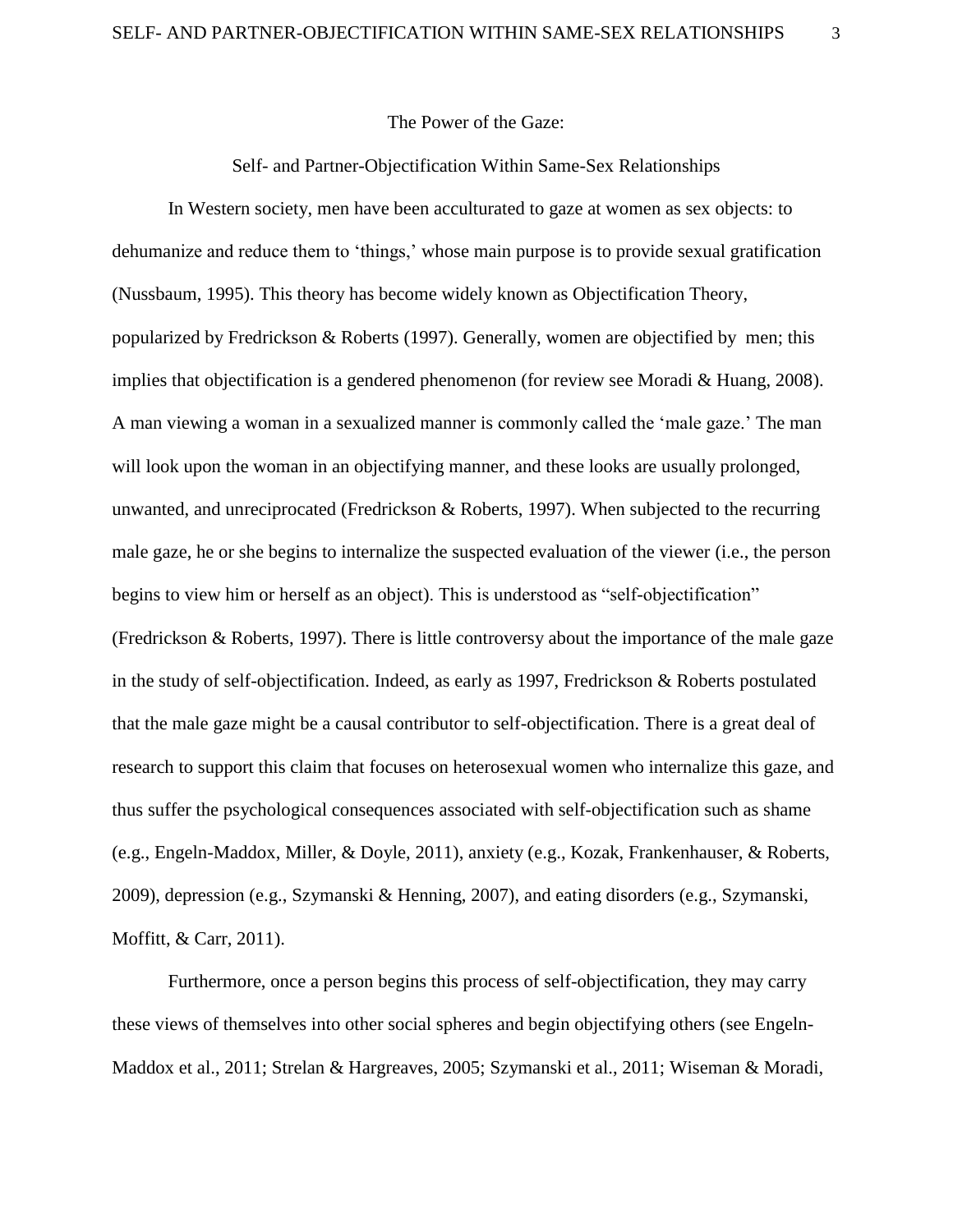2010; Wrench & Knapp, 2008). For example, it may be the case that in romantic relationships, people who objectify themselves may begin to objectify their partner, requiring them to conform to certain appearance-based standards. In other words, one begins thinking of his or her intimate partner as an object, rather than as an equal partner with his or her own thoughts and feelings. This phenomenon is referred to as "partner-objectification" (Zurbriggen, Ramsey & Jaworski, 2011).

It is unclear whether partner-objectification is primarily a positive or negative experience. The act of objectifying another person might have negative consequences when it comes to intimate relationships (Zurbriggen et al., 2011). The results of a study that looked at self- and partner-objectification in romantic relationships found that partner-objectification was related, for both heterosexual men and heterosexual women, with decreased satisfaction in a relationship (Zurbriggen et al., 2011). However, it may be argued that objectification is only offensive if it persists throughout an intimate adult relationship, but as in stages in a relationship, partnerobjectification might not be offensive, and might be relatively pleasing (Nussbaum, 1995). In other words, consenting adults in a romantic relationship might find that objectifying their partner heightens their sexual arousal for one another, thereby providing a more sexually gratifying experience. Ergo, due to the assertion that objectification within romantic relationships might actually be healthy as opposed to the results of studies that report objectification lends its way to negative consequences, intimate relationships are an important domain for examining self- and partner-objectification. Therefore, the purpose of this study was to contribute to the literature and academic understanding of self- and partner-objectification within the scope of intimate relationships among gay men and lesbian women.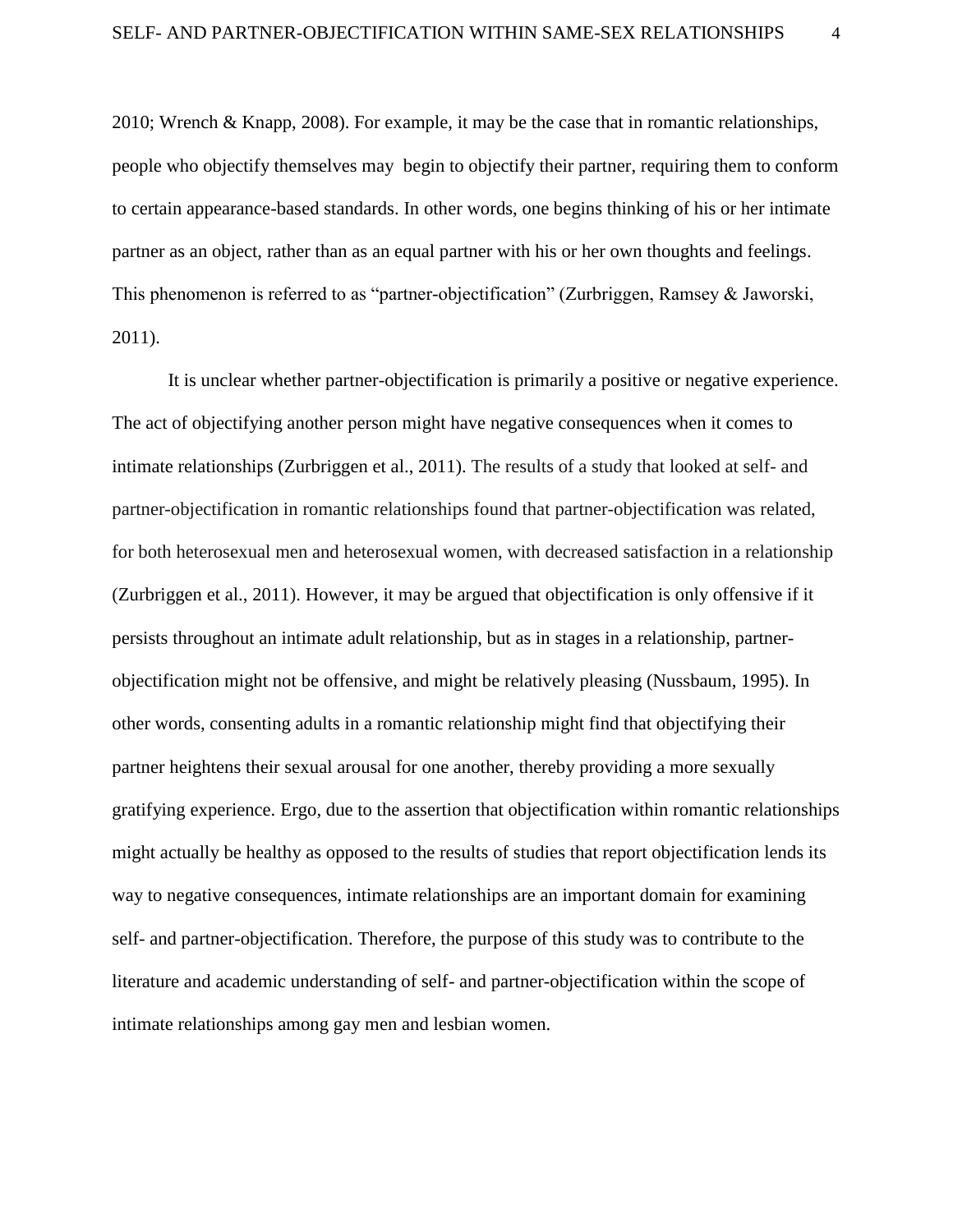# **Self-Objectification**

Objectification theory was popularized by Fredrickson & Roberts (1997). In their landmark article, Frederickson and Roberts posit that the human body, especially the female body, is viewed not as a whole, but as a composite of individual parts. Some body parts are viewed as commodities highly valued by the opposite sex (Fredrickson & Roberts, 1997; Nussbaum, 1995). Self-objectification manifests itself in a greater emphasis placed on one's appearance attributes (rather than competence-based attributes), how frequently one watches his or her appearance, and how one experiences his or her body according to how it looks rather than how it feels or what it can do (Fredrickson & Roberts, 1997; McKinley & Hyde, 1996; Szymanski et al., 2011).

Self-objectification is generally thought of as predominately affecting heterosexual women; however, research has begun to explore this phenomenon with heterosexual men, gay men, and lesbian women (see Engeln-Maddox et al., 2011; Haines et al., 2008; Hill & Fischer, 2008; Kozak et al., 2009; Martins, Tiggemann & Kirkbride, 2007; Michaels, Parent & Moradi, 2012; Wiseman & Moradi, 2010). In several studies it was found that heterosexual men scored lower than lesbian women, gay men, and heterosexual women on self-objectification, while gay men scored significantly higher than heterosexual men and lesbian women on self-objectification (see Engeln-Maddox et al., 2011; Kozak et al., 2009; Martins et al., 2007). However, one study showed that within the lesbian population, those that reported higher levels of body surveillance attended to their appearance and scrutinized their body even more than heterosexual women and gay men (Kozee & Tylka, 2006). Furthermore, it was found that gay men reported levels of body surveillance similar to those of heterosexual women. Thus, there is not a consensus in the literature concerning self-objectification as it relates to lesbian women.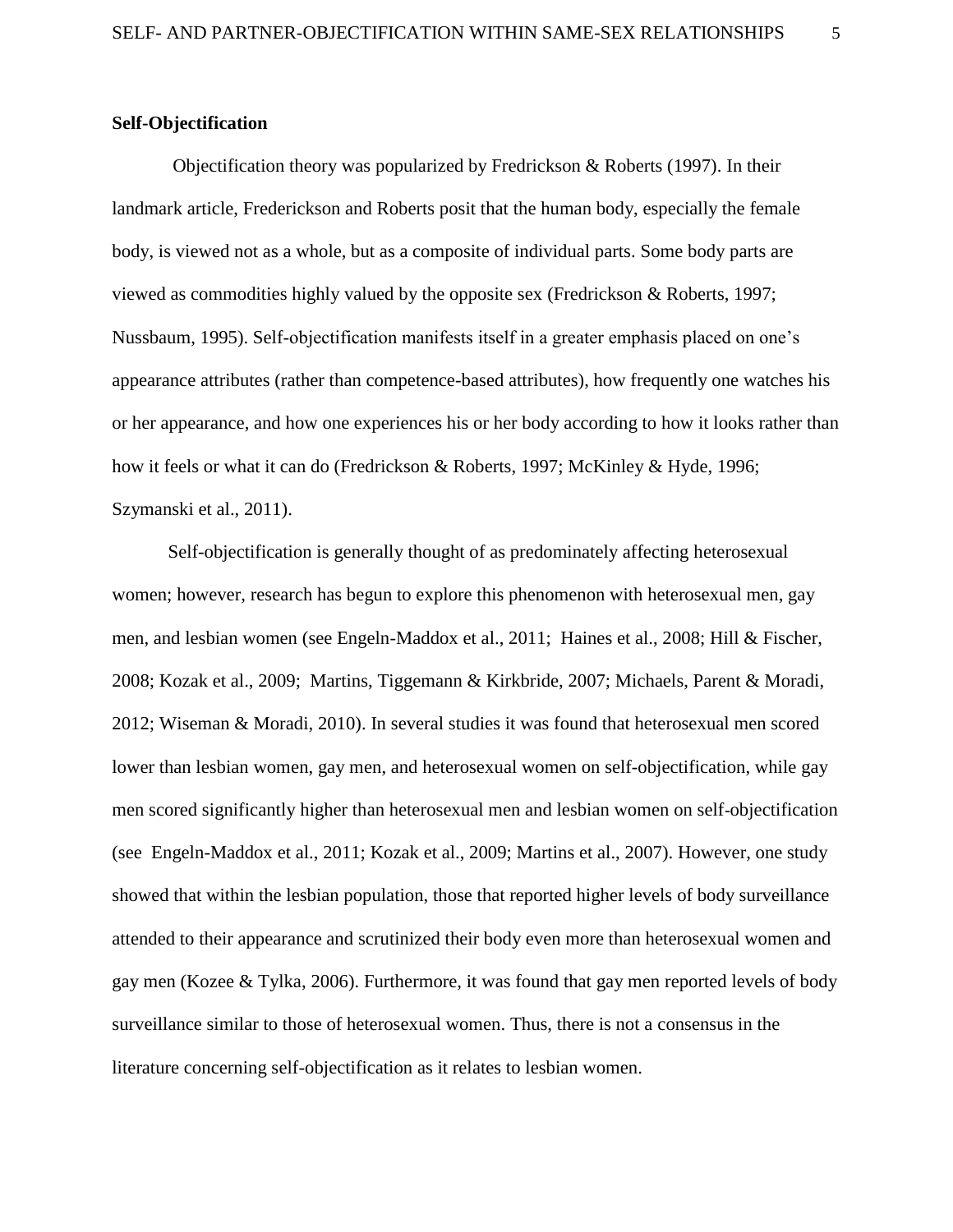A few studies suggest that the negative psychological consequences that heterosexual women face also affect lesbian women and gay men. One study found that lesbian women experience negative consequences of self-objectification such as shame and depression (Haines et al., 2008). Another study reported that the psychological consequences of self-objectification was higher with gay men than with heterosexual men (Martins et al., 2007), in particular, body shame. It has also been shown that gay men were objectified not only by the self but also by other gay men, and may be vulnerable to the same negative consequences that heterosexual women face, such as cognitive deficits, body dissatisfaction, restrained eating, and feelings of shame and anxiety (Kozak et al., 2009). Thus, in the current study the hypothesis was that gay men experience higher levels of self-objectification than do lesbian women.

## **Partner-Objectification**

The primary domain of research on objectification theory has been centered on selfobjectification. However, objectification theory (Fredrickson and Roberts, 1997) posits that selfobjectification is an internalization of the male gaze; in other words, when someone feels objectified by other people, they are more likely to self-objectify. In fact, there are numerous studies that have shown how objectification by others is possibly turned inward as selfobjectification (see Moradi & Huang, 2008, for a review). On the other hand, people who selfobjectify might then begin to objectify others, such as their partner. From here, the partner could then begin to self-objectify, creating a vicious cycle between self- and partner-objectification. A major aim of this paper was to examine the link between self- and partner-objectification within same-sex relationships. Because there is no research that has been conducted in this domain, we exclusively look at intimate relationships as a potentially rich area to garner information and extend objectification theory.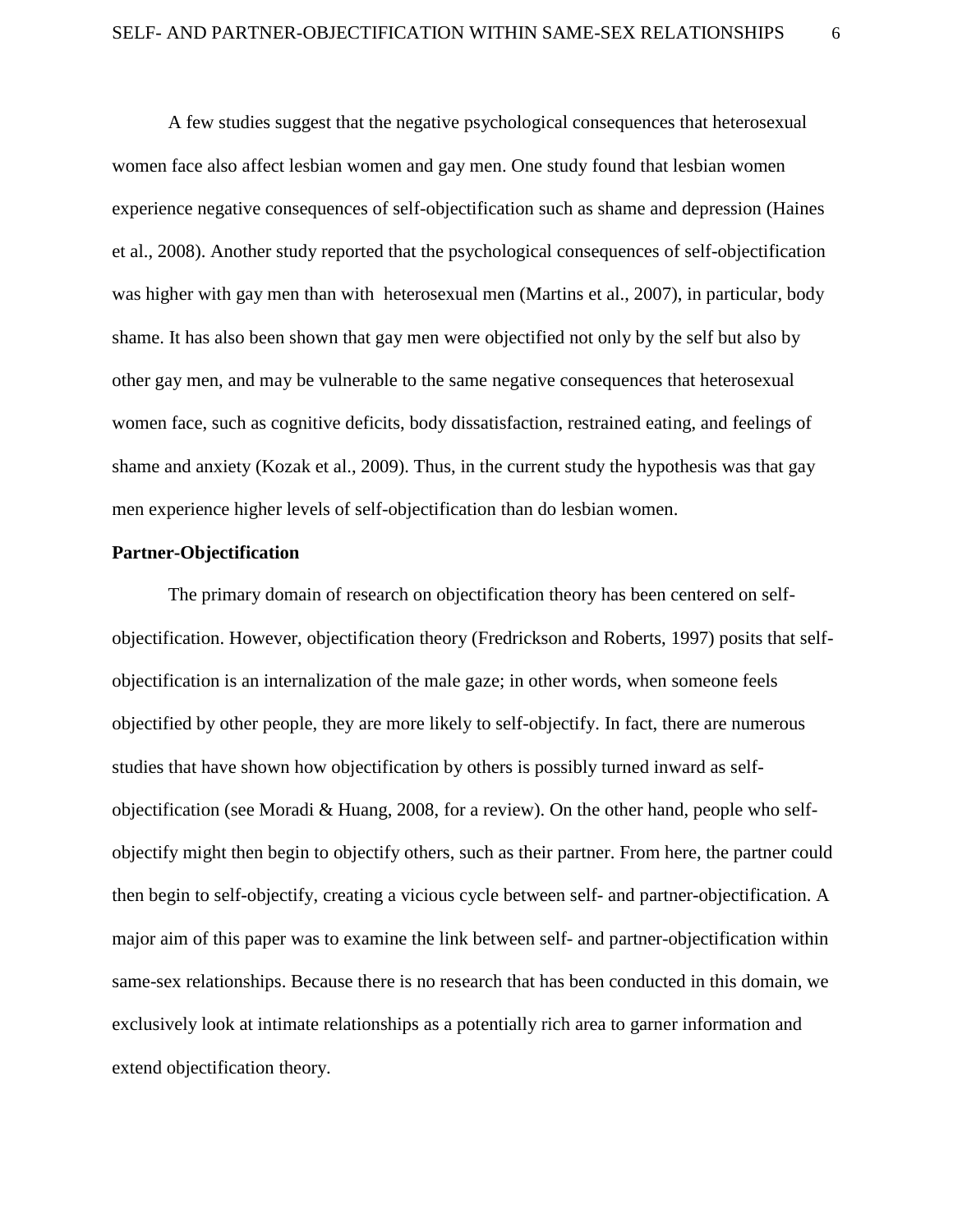This concept of partner-objectification is a relatively new area of research, and therefore little research has been conducted. In a study that looked at self- and partner-objectification in romantic relationships, it was found that self- and partner-objectification were positively correlated; higher levels of partner-objectification and self-objectification were linked together (Zurbriggen et al., 2011). This relationship was stronger in men than it was in women. Men reported higher levels of partner-objectification than did women; however, both men and women reported similar levels of self-objectification. Moreover, partner-objectification was linked with decreased levels of relationship satisfaction and (for men) sexual satisfaction.

Although some studies have examined self-objectification in sexual minority populations, there is none concerning same-sex relationships. This is an important area that needs investigation, because the negative consequences of objectification might also apply to same-sex relationships. It has been theorized that gay men have a tendency to largely attribute a higher degree of emphasis on attractiveness than do heterosexuals and lesbian women, with physical appearances being more crucial to their private and social identities (Wood, 2004). A study was conducted that investigated male sexual orientation regarding self-objectification and objectification of others (Kozak et al., 2009). The results suggested that among gay men, the more one identifies oneself in terms of external, appearance-based characteristics, the more one will view potential mates (other men) in a similarly objectified manner.

Furthermore, it has been theorized that lesbian women put less emphasis on their own perceptions of physical attractiveness as well as societal standards of beauty (Wood, 2004). In support of this idea, it has been shown that lesbian women place less investment in their appearance than do gay men, and lesbian women were more likely to be satisfied with discrete aspects of their appearance than gay men were (Wagenbach, 2003; Wrench & Knapp, 2008).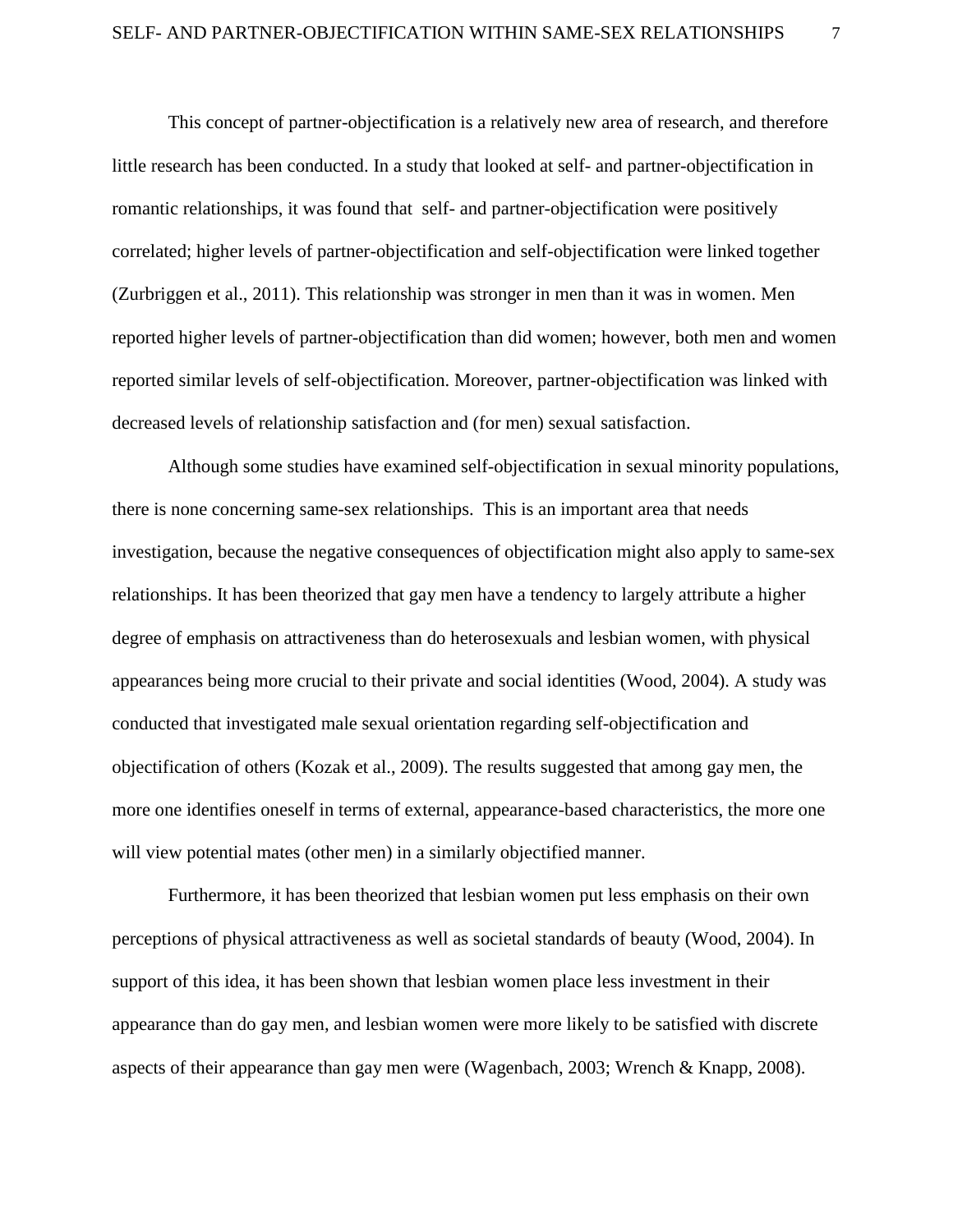Consistent with this, another study found that lesbian women were more personally satisfied than gay men with their nose, teeth, buttocks, and skin (Swami, 2009). Also, compared to gay men, lesbian women were more satisfied with their partners' bodily features of weight, size, shape, and height. However, the same study reported gay men and lesbian women as having rated their partners as significantly more attractive than themselves.

A possible explanation for these results would be to speculate that while gay men are socialized as men, they are objectified like heterosexual women because both groups seek the companionship of men. Recently, some research has emerged examining how the male gaze influences gay men and lesbian women. It has been postulated that the two groups most likely to seek out men as romantic or sexual partners, and to be pursued by men as partners (gay men and heterosexual women), were the most vulnerable to the psychological experiences associated with the male gaze (Engeln-Maddox et al., 2011). The experience of objectification by a romantic partner was associated with increased emphasis on physical attractiveness, greater body dissatisfaction, more body-related shame, and greater vulnerability to eating disorders (Siever, 1996). This serves to reinforce the internal conflict leading to self- and partner- objectification. In fact, several studies have found that for gay men, there was a strong overlap between selfobjectification and the degree to which other men were objectified (see Kozak et al., 2009; Martins et al., 2007). Therefore, an aim of this study was to extend the theory of objectification by looking at the phenomenon of partner-objectification within same-sex relationships, specifically to examine if gay men would report higher levels of partner-objectification than lesbian women.

# **Enjoyment of Sexualization**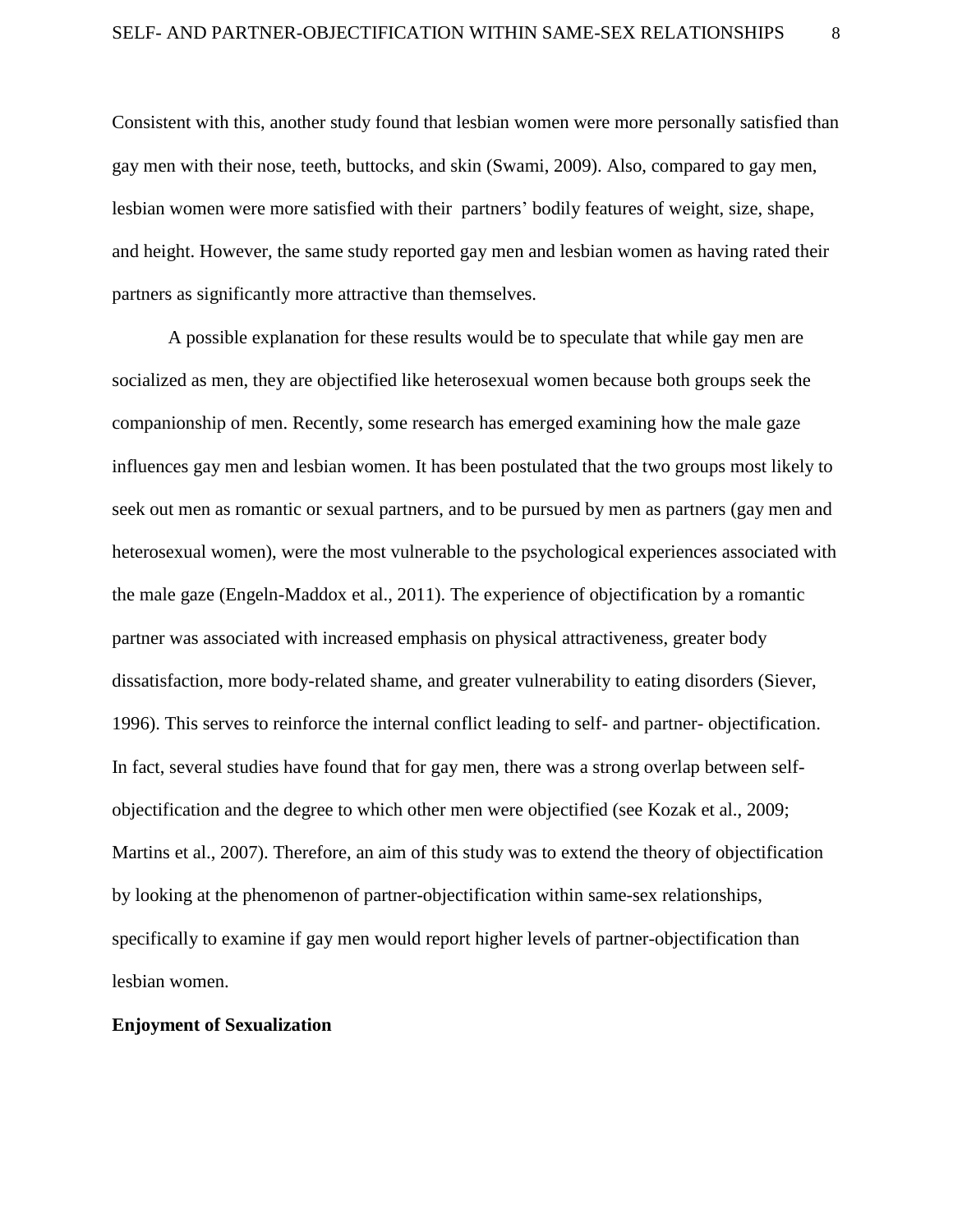Sexualization occurs when individuals are regarded as sex objects and are evaluated in terms of their physical characteristics rather than other characteristics, such as cognitive ability. Sexualization has four constituents and is said to occur with the event of one of the following (American Psychological Association, 2007): one's moral value comes only from their physical attributes, one is held to a societal standard of beauty, one is sexually objectified, and/ or sexuality is improperly forced upon an individual. While it would seem to suggest that sexualization has negative connotations, some women may find power in being sexualized, and thus experience some positive psychological effects (e.g., Goldenberg, Cooper, Heflick, Routledge, & Arndt, 2011). These women might find a rise in self-esteem, self-confidence, selfefficacy, positive body image, etc. A recent study that consisted of 227 heterosexual women looked at the enjoyment of sexualization and concluded that some women do in fact enjoy the attention they receive when men look at them in a sexual way (Liss, Erchull, & Ramsey, 2011). However, women who reported that they enjoyed being sexualized were more likely to report that they engaged in self-sexualizing behaviors, self-objectified, felt shame about their bodies, and gained self-esteem from feeling attractive. These women were also more likely to report experiencing sexual objectification from others (Liss et al., 2011).

In another study consisting of 150 male and female undergrads, it was found that the objectifying gaze motivates women to engage in more interaction with the person objectifying them (Gervais, Vescio, & Allen, 2011). In other words, those women in the objectifying gaze condition reported that they would like to have future interaction with the person who is objectifying them.The overall results showed that men reported less body discontent, body shame, and body surveillance than did women. Therefore, it appears that some women do enjoy objectification, even though the consequences of sexualization are mixed at best.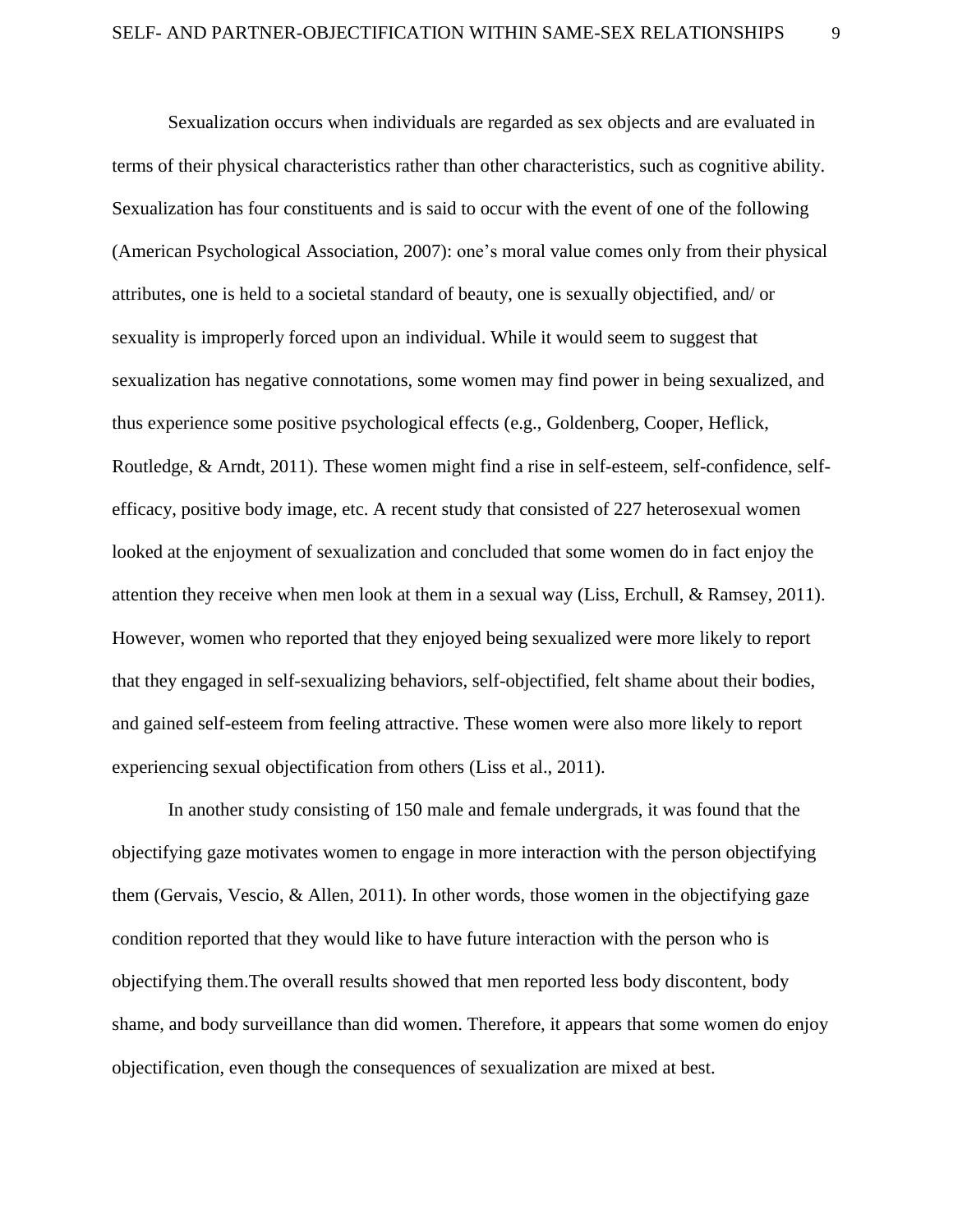To date there has been no research on whether gay men and lesbian women show any enjoyment of sexualization, which seems surprising since it has been theorized that while feminists have been fighting in opposition to the male gaze, many gay men are fighting fervently for it (Wood, 2004). The male gaze conveys acceptance, attractiveness, and sexual desirability. If a gay man does not generate looks from other gay men, he may have a tendency to feel unattractive, undesirable, and alienated. Gay men tend to enjoy being viewed as objects of sexual desire, and they were more prone to indulge in acts of sexual promiscuity, as compared to their counterparts (Kelly, Bimbi, Nanin, Izienicki, & Parsons, 2009). In a study consisting of 1,543 respondents (1,214 men and 329 women), self-identified as either lesbian women, gay men, or bisexual, it was found that gay men and bisexual men were higher in sexual compulsivity (sexual addiction or impulsivity) than were lesbian women and bisexual women. Therefore, in the present study we predicted that gay men would report higher enjoyment of the sexualizing gaze and the attention received from others. This may motivate gay men to place stronger emphasis on appearance compared to lesbian women who are less likely to seek the sexualizing gaze, which could contribute to the tendency for gay men to report higher levels of both self- and partnerobjectification.

#### **Internalized Heterosexism**

One reason why objectification has been understudied in same-sex relationships is that this population is very small and hard to reach due to the various fears these individuals have about their sexual disclosure. These fears stem from the internalization of cultural and gender standards within western society. In everyday society, there are stories of discrimination and victimization of those whose sexual orientation does not conform to conventional gender models (for review see Herek, 1990; Reilly & Rudd, 2006). This is understood as heterosexism.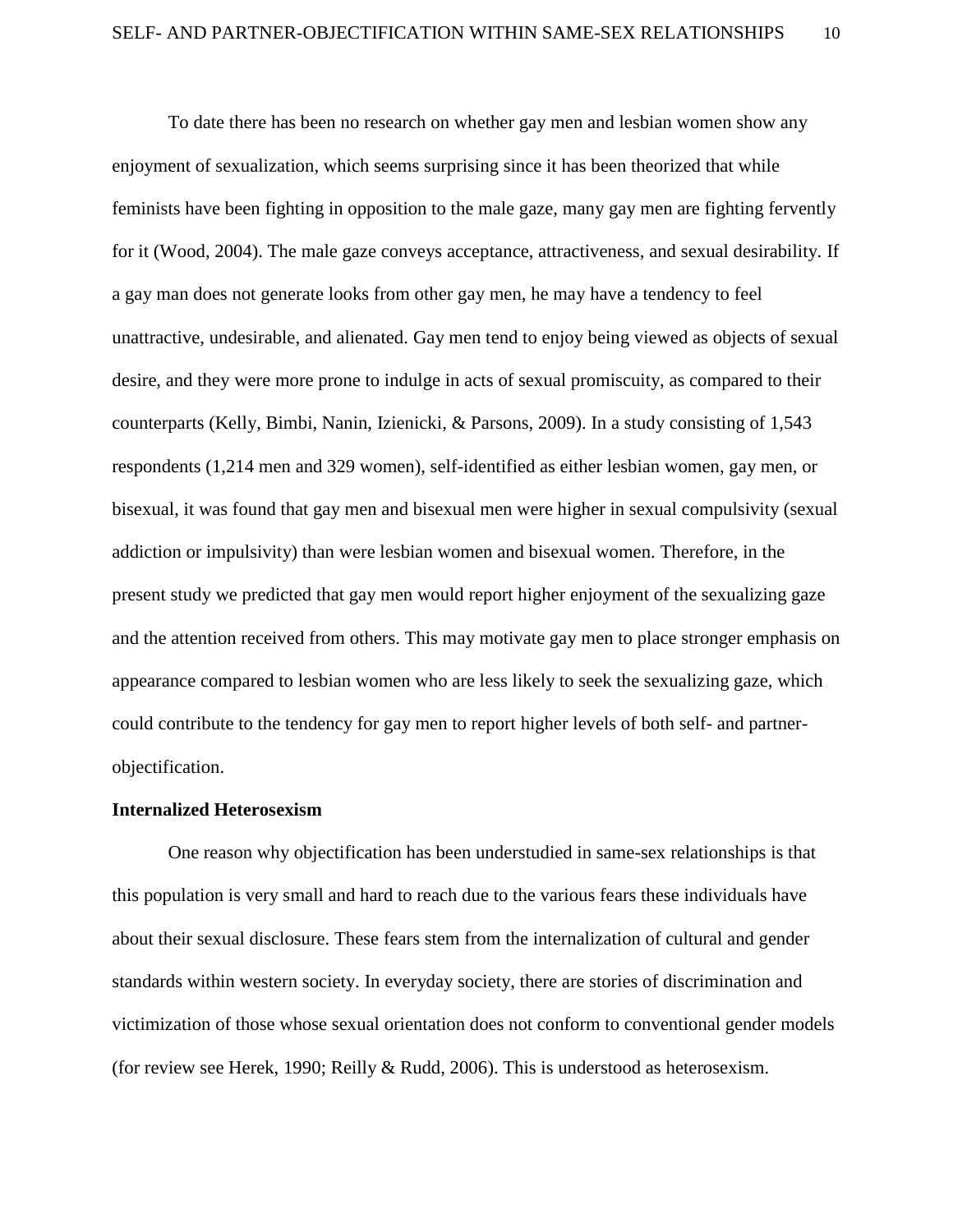Heterosexism has been defined as the conceptual supposition that rejects, vilifies, and denounces any non-heterosexual form of behaviour, individuality, association, or community. It is possible for gay men and lesbian women to internalize heterosexism by encompassing negative attitudes towards disclosure of homosexuality, other gay men and lesbian women, social comfort with gay individuals, and moral or religious acceptability of being homosexual. Therefore, due to the internalization of cultural standards within the western society to conform to gender roles, it is suspected that these internalized standards will increase how much one objectifies oneself and objectifies others when subjected to the male gaze.

As the male gaze is a significant part of heterosexuality, lesbian women who were high in internalized heterosexism may value the male gaze and consequently be more likely to selfobjectify, even though they were not pursuing sexual relationships with men (Haines et al., 2008). Moreover, a link between internalized heterosexism and body image has been examined among gay men (Greentree & Lewis, 2011; Reilly & Rudd, 2006; Wiseman & Moradi, 2010), with results showing that attitudes toward one's own gay sexual orientation predicted appearance evaluation, appearance satisfaction, and self-esteem, whereas attitudes toward others' gay sexual orientation predicted bulimic behaviors (Reilly & Rudd, 2006). In a study that consisted of 180 male students from a university in Israel, it was found that as compared to heterosexual men, gay men reported lower levels of self-acceptance and greater body image awareness (Gil, 2007). The decreased level of self-acceptance may stem from internalized heterosexism. Additionally, levels of internalized heterosexism have been shown to have negative consequences for gay men and lesbian women's mental health, affecting levels of depression, alcoholism, and self-esteem (Igartua, Gill, & Montoro, 2003). Since this variable has not been examined as a predictor of self- and partner-objectification among lesbian women and gay men in same-sex relationships,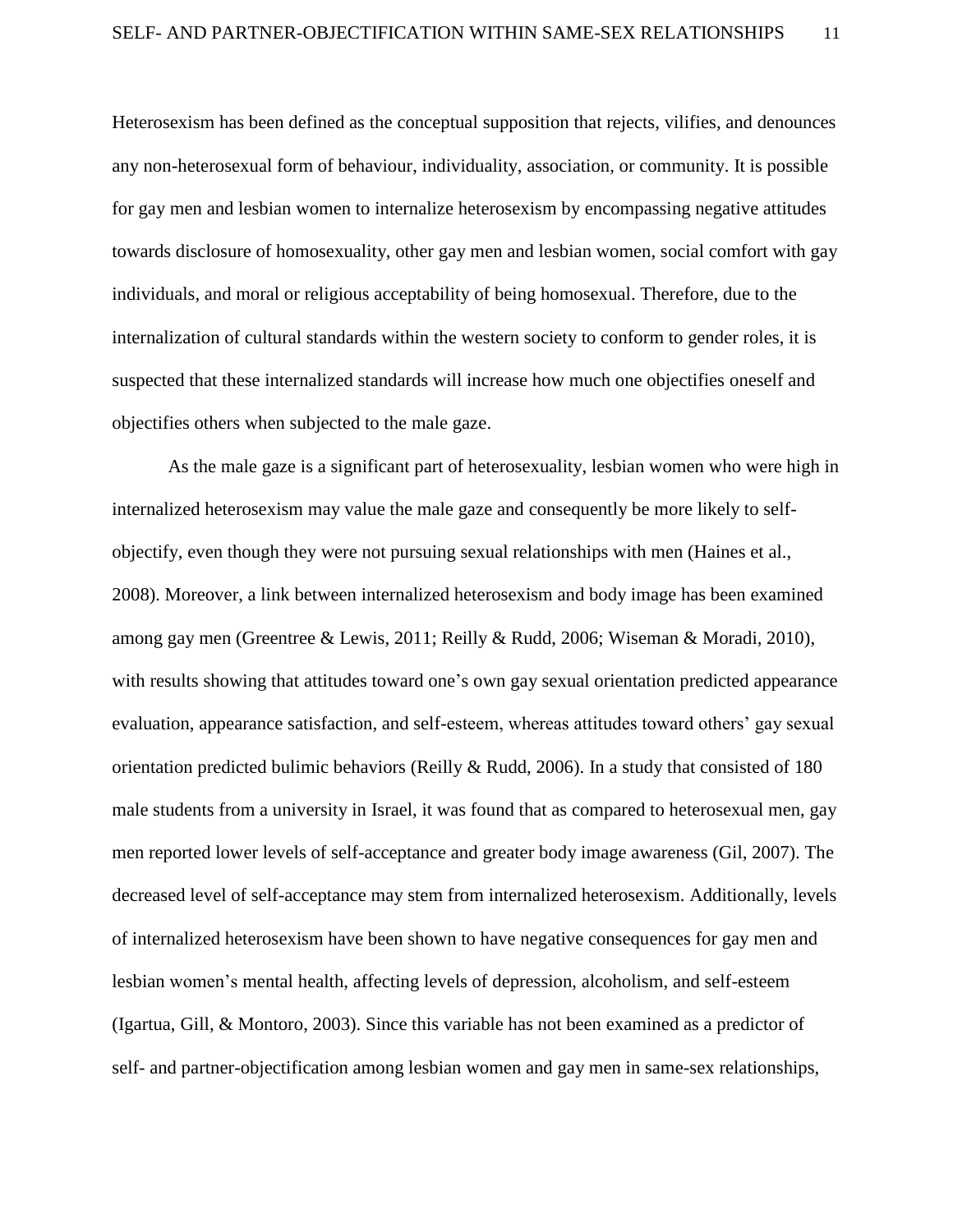we predicted that gay men who score higher on measures of internalized heterosexism would report higher levels of self- and partner-objectification than do lesbian women.

#### **Drive for Muscularity & Attitudes towards Thinness**

Muscularity plays a dominant role in gay men's perceptions of masculinity, attractiveness, self-esteem, and ability to attract a potential partner (e.g., Drummond, 2005; Kaminski et al., 2005). It has been theorized that gay men might conform to masculine norms in response to their perceived inadequacy and gender nonconformity by putting greater importance on their body shape (Wood, 2004). A motive for gay men to desire an increase of muscularity includes stimulating personal attraction, and the craving to attract sexual and romantic partners who are perceived as being analogous in desirability (see Martins et al., 2008; Swami & Tovée, 2008; Tylka & Andorka, 2012). A plausible assumption for this may be that the unrealistic sociocultural cues of muscularity may be more rampant within the gay male community.

However, when looking at drive for muscularity/ thinness within the lesbian community it has been found that lesbian women were less concerned with dieting and thinness than were gay men (Wagenbach, 2003). At a summer gay pride fair in Sacramento, California, volunteers completed an anonymous questionnaire that surveyed aesthetic and non-aesthetic reasons for exercise (Cogan, 1999). Eighty-eight percent of the women self-identified as lesbian women and 12% as bisexual women. The results of the survey found that lesbian women and bisexual women exercised for more functional reasons rather than to attain traditional beauty goals. Therefore, we predict that gay men will have a higher drive for muscularity than lesbian women do, because lesbian women are not under the same social pressure to adhere to current standards of beauty and thus are less prone to self- and partner-objectification.

#### **Relationship between Drive for Muscularity/Thinness and Fear of HIV/AIDS**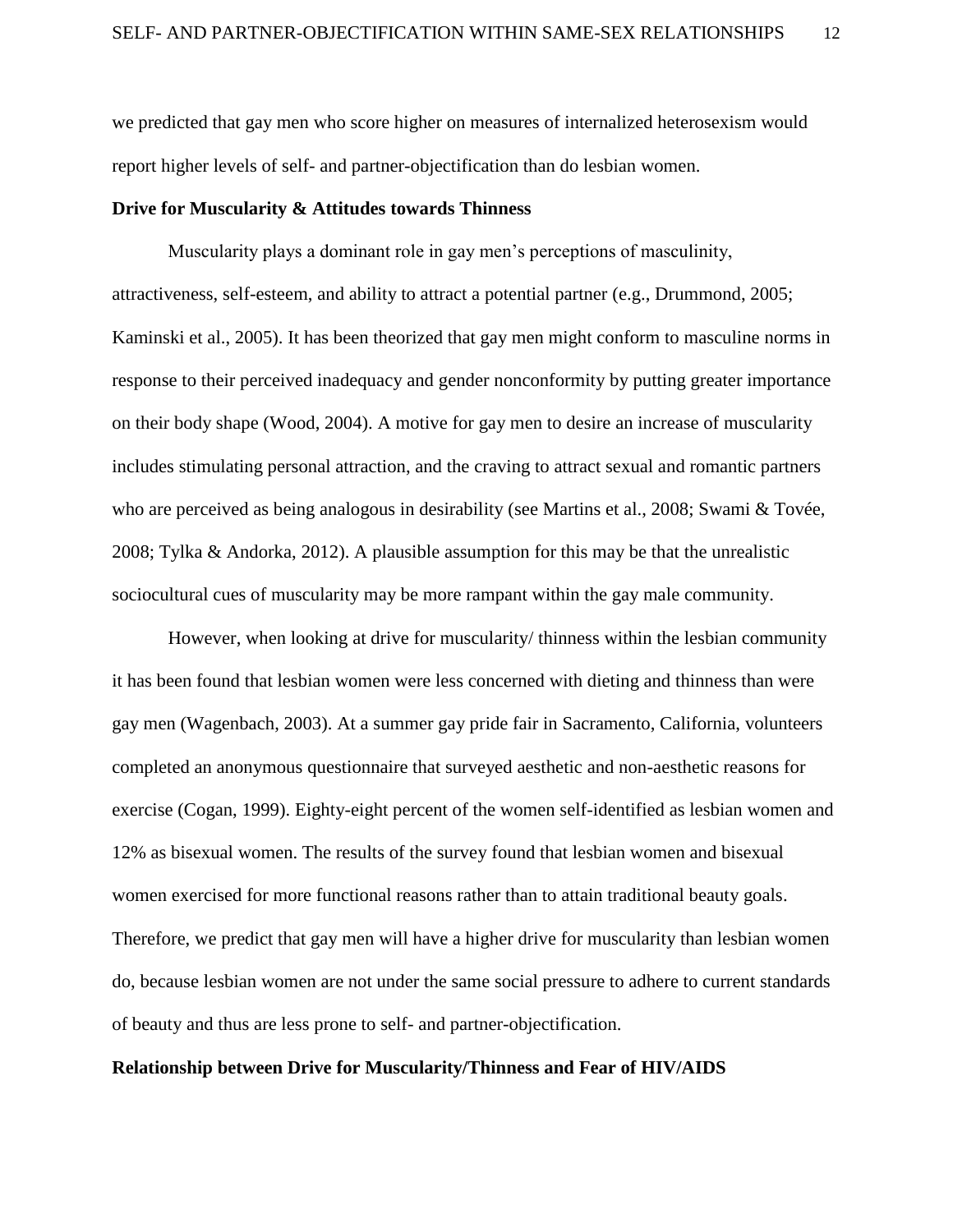Another reason that drive for muscularity/ thinness might be an important domain to investigate within same-sex relationships is because there might be a link between the perceived stigma of having contracted HIV/AIDS if he or she appears thin and without muscle tone. It has been theorized that because of the AIDS epidemic, gay sex became associated with HIV/ AIDS, even though most cases of HIV/AIDS were not because of gay sex (Altman, et al., 2012). Therefore, gay men felt there was a need to be perceived as healthy by becoming muscular (Wood, 2004). Buff muscular bodies consisting of a large upper body and large biceps helps to boost the immune system and represents to the public that he is not suffering from HIV/AIDS (Wood, 2004).

There have been few studies that specifically surveyed the link between drive for muscularity and sexual risk (Brennan, Craig, & Thompson, 2012). One such study recruited 400 participants who self-identified as lesbian women, gay men, bisexual and transgender at a festival. The results found that having a high risk for disordered eating symptomology, high levels of internalized heterosexism, higher levels of depression, and having ever been diagnosed with an STI, predicted a higher score on the Drive for Muscularity scale (Brennan et al., 2012). Gay men and lesbian women who appear thin and without muscle tone, may be subjected to the stigma of having contracted HIV/ AIDS. Ergo, we predict that drive for muscularity is linked to the fear of HIV/AIDS with gay men and not for lesbian women. A disease-free appearance is extremely important in a culture that objectifies based upon appearance; therefore those whose appearance is tone and buff might be perceived as disease-free. We also predict that fear of HIV/AIDS will be correlated with self- and partner-objectification.

#### **Overview of Present Study**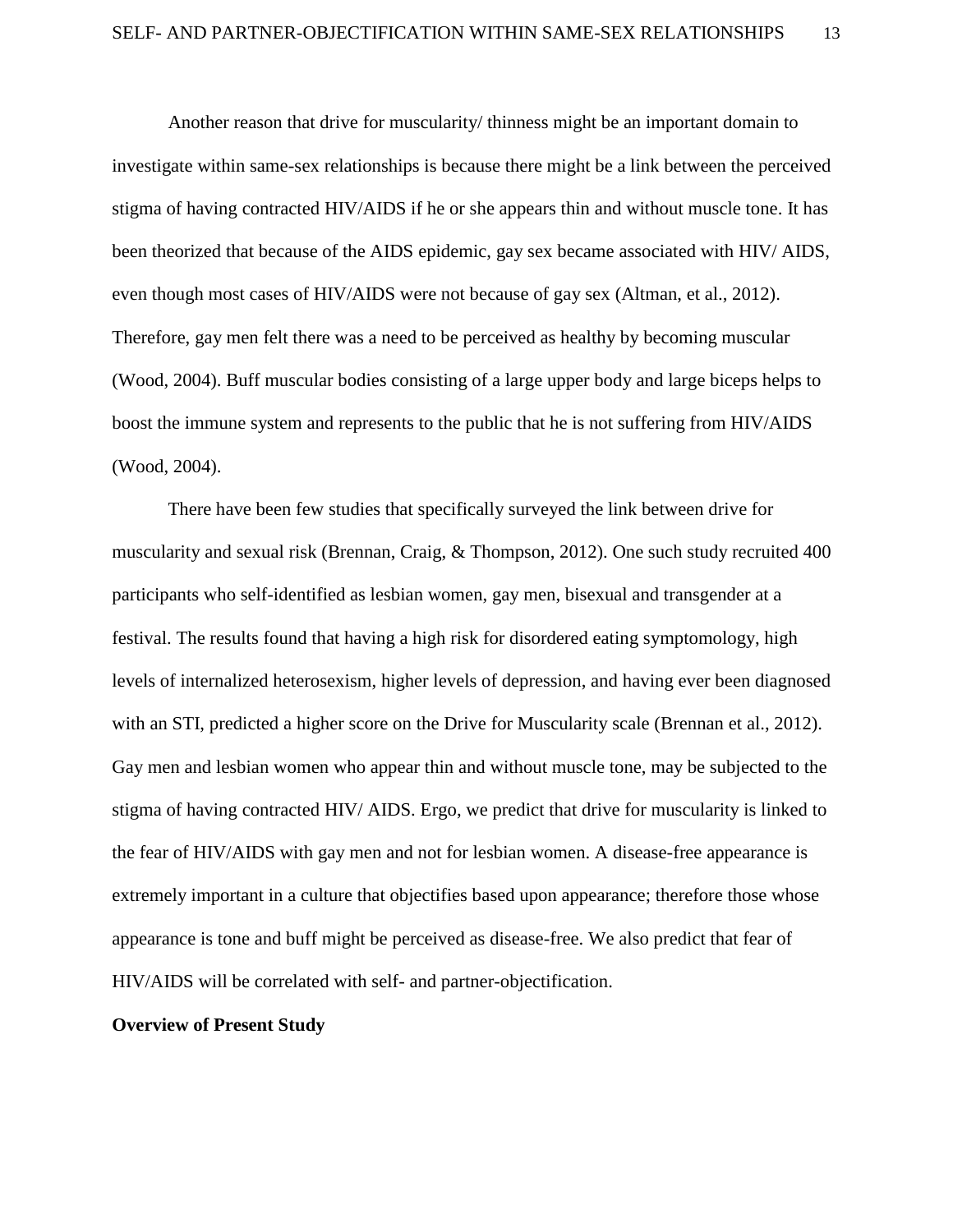This study sought to add to the existing knowledge of objectification theory by examining self- and partner- objectification in the context of same-sex relationships. First, we tested objectification theory within the domain of same-sex relationships. Second, we examined connections between variables such as self-objectification, partner-objectification, enjoyment of sexualization, drive for muscularity, attitudes regarding thinness, internalized heterosexism, and fear of HIV/ AIDS, in a sample of gay men and lesbian women who were currently in a relationship. By exploring the context of same-sex relationships, we will add to the current literature that has previously explored some of these variables within the heterosexual population.

Our main research questions were: Do gay men objectify themselves and their partners' more than lesbian women? How does enjoyment of sexualization, drive for muscularity, attitudes regarding thinness, internalized heterosexism, and fear of HIV/AIDS relate to self- and partnerobjectification for lesbian women and gay men? In order to answer these questions the following hypotheses were tested in the present study.

- H1. Gay men experience higher levels of self- and partner-objectification than do lesbian women
- H2. Self- and partner-objectification will be positively correlated
- H3. Enjoyment of sexualization, Internalized Heterosexism, OBCS-Shame, OBCS-Control, Drive for Muscularity, Attitudes for Thinness, and Fear of HIV/AIDS will be positively correlated to self- and partner-objectification

# **Method**

# **Participants**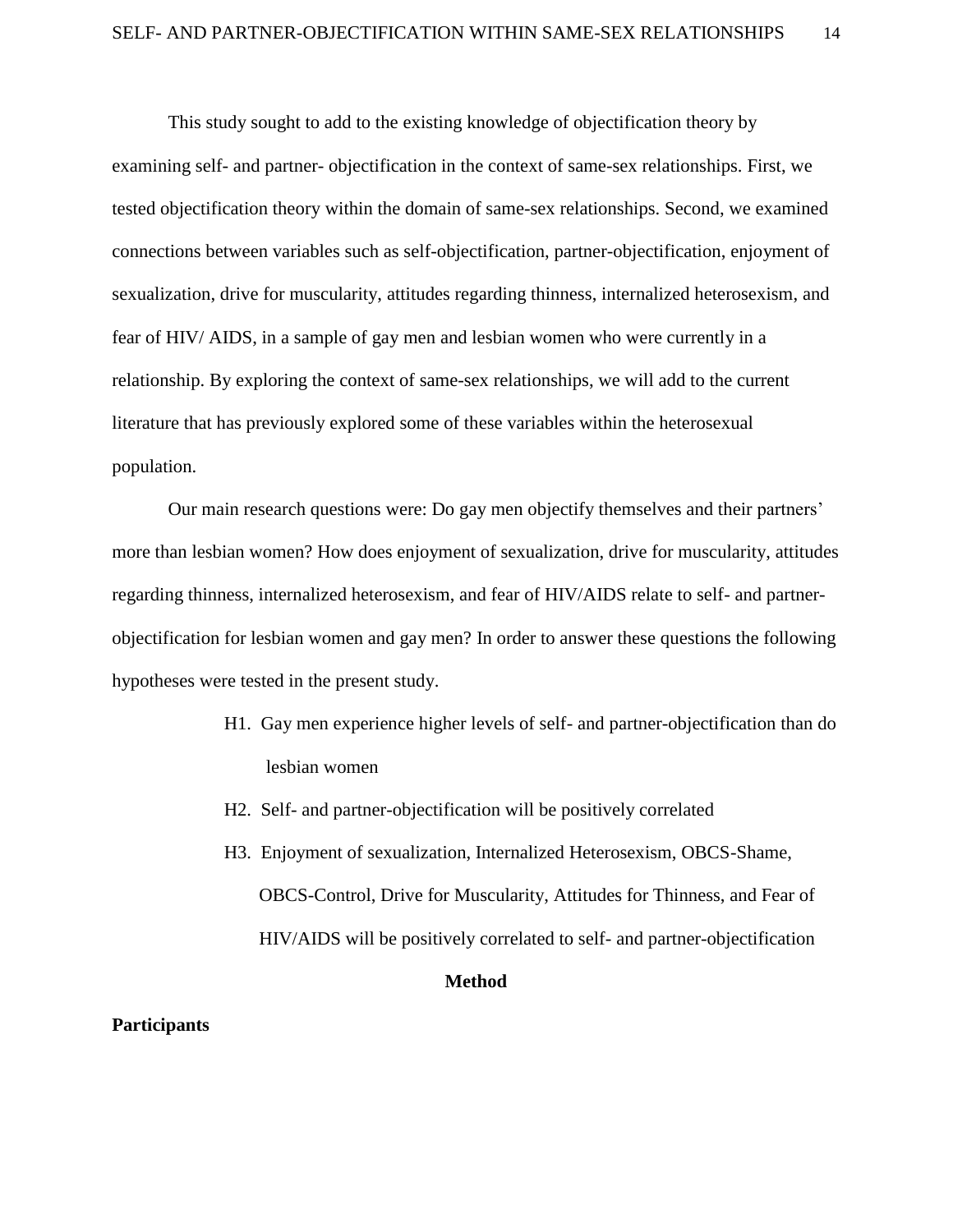Data were collected from 75 individuals who self-identified as gay (42.7%) or lesbian (57.3%). Participants ranged in age from 18 to 63 years old, (*M* = 27.68; *Mdn* = 31.5; *SD* = 10.08). Participants were from across the United States. Most participants were White (77.3%), but African American (2.7%), Asian/Pacific (9.3%), Latino (4.0%), and Multiracial (6.7%) were represented. Political positions of the participants were Independent (29.7%), Democrat (59.5%), Republican (2.7%), or Other (8.1%), and participants considered themselves Very Liberal (17.3%), Liberal (52.0%), Moderate (26.7%), or Conservative (4.0%). The participants reported their economic status as working class (22.7%), middle class (52.0%), upper middle class  $(24.0\%)$ , and wealthy  $(1.3\%)$ . Participants reported their relationship status as dating  $(17.3\%)$ , steady partner (41.3%), engaged (5.3%), living together (18.7%), and married (17.3%).

# **Procedure**

The survey was made available utilizing Qualtrics online survey software. We utilized Internet data collection for recruiting sexual minority people, due to this target population being difficult to reach and some of whom may not feel at ease to participate in person. Advertisements were sent to online groups for lesbian, gay, bisexual, and transgender (LGBT) individuals (e.g., University Pride Centers across the United States, Community Pride Centers across the United States, and Facebook LGBT groups). Moreover, advertisements were distributed through researchers' personal contacts, and personal contacts were invited to distribute the survey to their contacts in order to increase survey sample size.

Advertisements invited participants to the web link for a survey study about same sex relationships. Upon connecting to the survey, the informed consent was presented outlining the confidentiality of responses and voluntary nature of participation; no compensation was offered to individual participants. However, upon completion of the survey, the participants were invited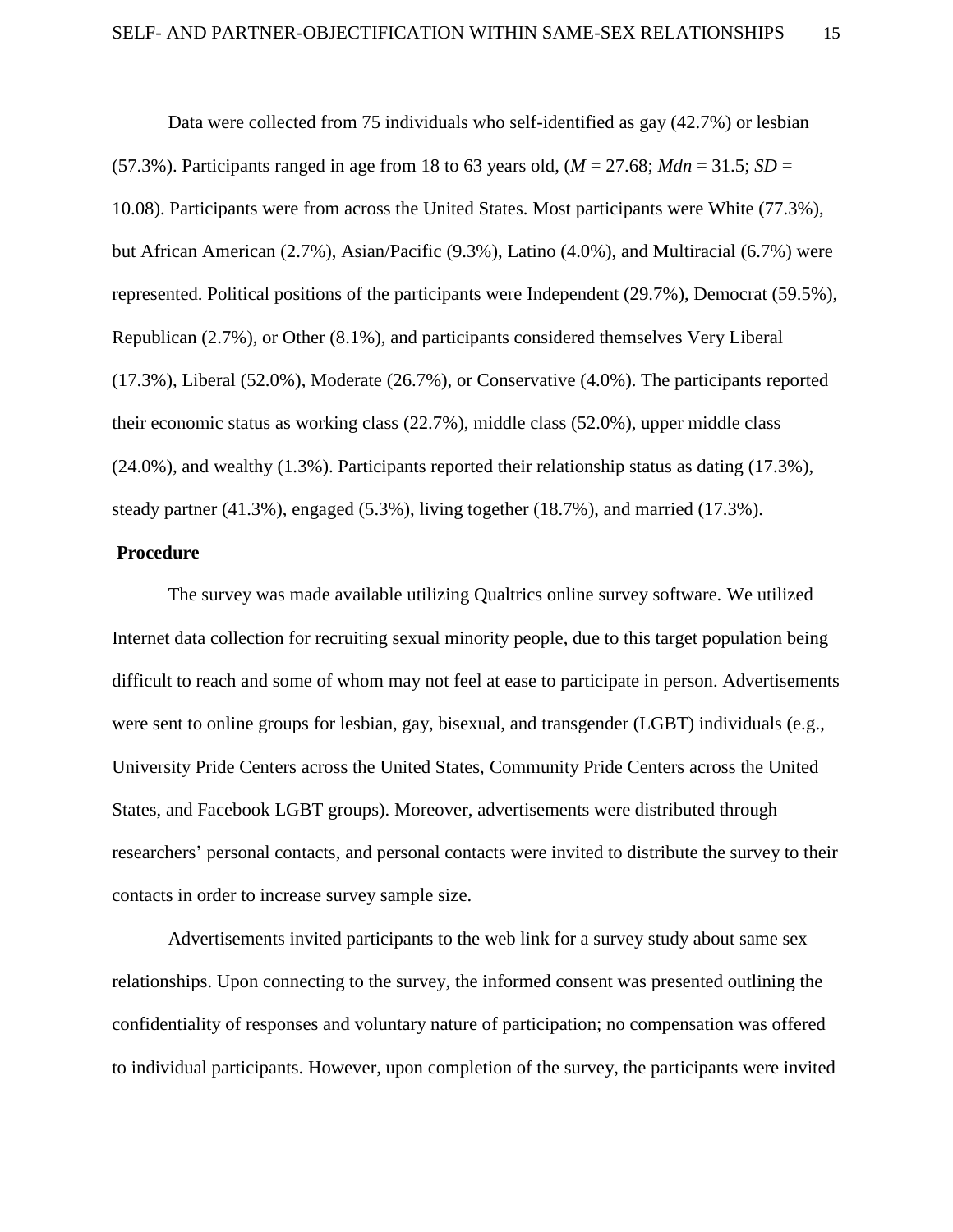to select one of three LGBT groups where a monetary donation would be made once the survey was closed. Furthermore, participants were presented with the criteria they needed to meet in order to participate: (a) must be 18 years of age, (b) must be either gay men or lesbian women, and (c) must be in a current relationship. Participants clicked the "Start" button, which indicated that they read and understood the consent form, criteria for participation, and agreed to participate. The total of 117 submissions were screened to eliminate (a) responses of being heterosexual, bisexual, or transgender, (b) incomplete submissions, (c) those who were not in a current relationship, and (d) those who answered questions based upon a previous relationship, resulting in a final sample size of 75.

# **Measures**

**Objectified Body Consciousness Scale (OBCS).** This is a 24-item scale, used to measure the elements of self-objectification (McKinley & Hyde, 1996). The current study utilized the surveillance section of the OBCS to measure self-objectification (e.g., "I rarely compare how I look with how other people look"), body shame to measure the consequences of self-objectification (e.g., "I would be ashamed for people to know what I really weigh"), and control beliefs to measure eating disorders (e.g., "I think a person can look pretty much how they want to if they are willing to work at it") were measured on a 1-to-6 Likert-type scale (disagree strongly/disagree/disagree mildly/ agree/ agree mildly/ agree strongly). Higher scores indicate higher levels of self-objectification. The original investigation (McKinley & Hyde, 1996) determined that the OBCS had good construct validity and reliability. Cronbach's alphas from the original investigation were .89 for surveillance, .75 for body shame, and .72 for control beliefs (McKinley & Hyde, 1996). Cronbach's alphas for the current study were .80 for surveillance, .75 for body shame, and .78 for control beliefs.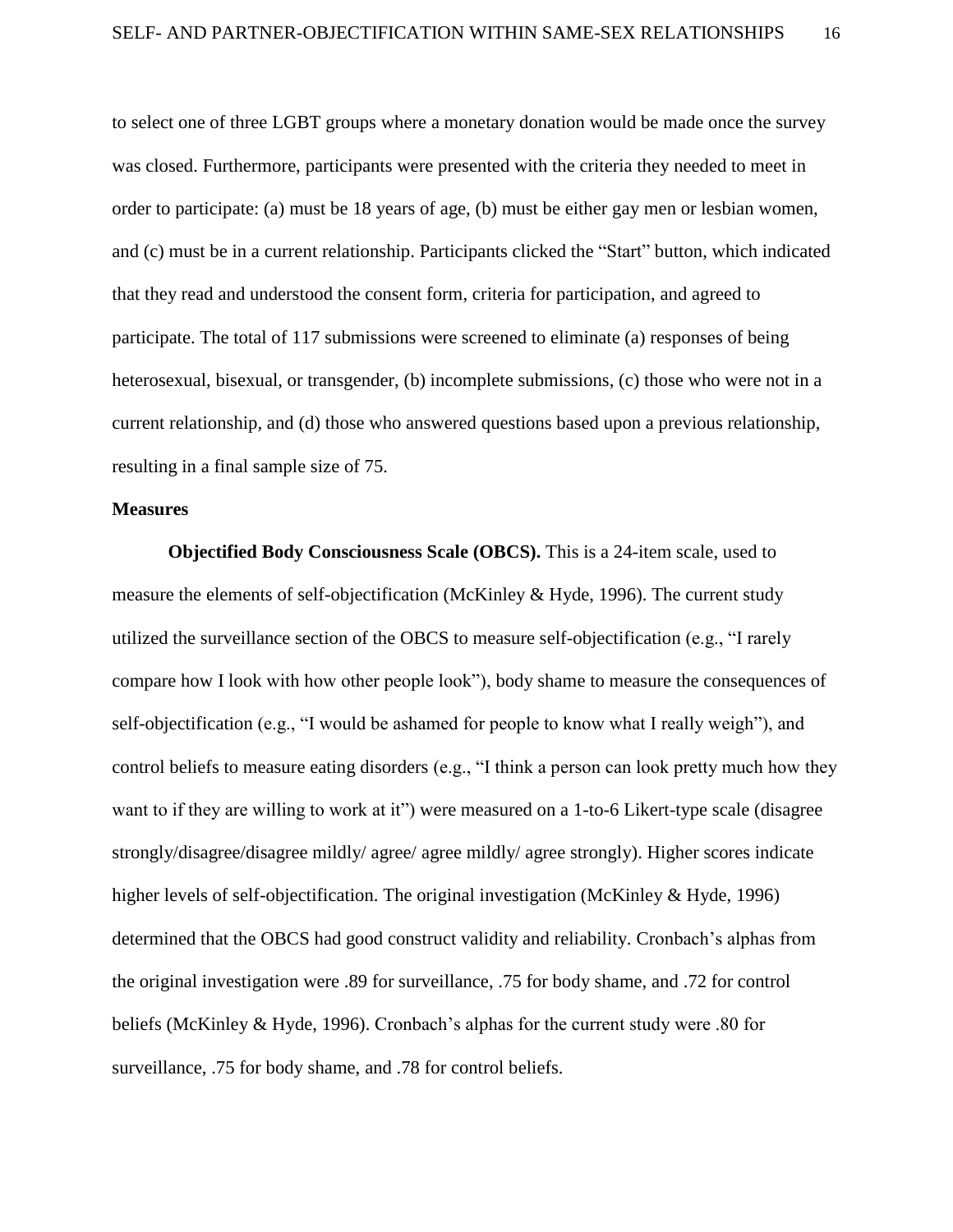**Modified Version of the Measure of Partner-Objectification.** This is an 8-item scale used to measure partner-objectification (Zurbriggen et al., 2011). Statements such as "I think it is more important that my partner's clothes are comfortable than whether they look good on him or her" were measured on a 1-to-7 Likert-type scale (disagree strongly/moderately/mildly, neither agree nor disagree, agree mildly/moderately/strongly). The Cronbach's alpha for partnerobjectification was .67 (Zurbriggen et al., 2011). Cronbach's alpha for the current study was .65.

**Enjoyment of Sexualization Scale (ESS).** This is an 8-item scale used to measure the enjoyment of sexualization (Liss et al., 2011). Item responses ranged from 1 (Disagree strongly) to 6 (Agree strongly) on a 6-point scale. Items include such statements as "When I wear revealing clothing, I feel sexy and in control" and "I like showing off my body." We changed the wording from "beautiful" to "hot" in question 8 in order to make it more neutral for both male and female participants. In addition, for female participants, we changed the words representing "men" to "women." Cronbach's alpha for enjoyment of sexualization was .86 (Liss et al., 2011). Cronbach's alpha for the current study was .79.

**Internalized Heterosexism Scale.** This is a 4-item scale used to measure attitudes about homosexuality (Johnson, Carrico, Chesney, & Morin, 2008). Statements such as "I am glad to be gay" (reverse scored) and "Whenever I think a lot about being gay, I feel critical about myself" were rated on a 6-point Likert-type scale ranging from 1 (strongly disagree) to 6 (strongly agree), with higher scores indicating higher internalized heterosexism. Cronbach's Alpha was .77 (Johnson et al., 2008) and for the current study was .76.

**Drive for Muscularity Attitudes Questionnaire (DMAQ).** The Drive for Muscularity scale, (Morrison, Morrison, Hopkins, & Rowan, 2004), used to measure how satisfied a person is with their muscularity (e.g. "I should work out more to increase muscle mass") as well as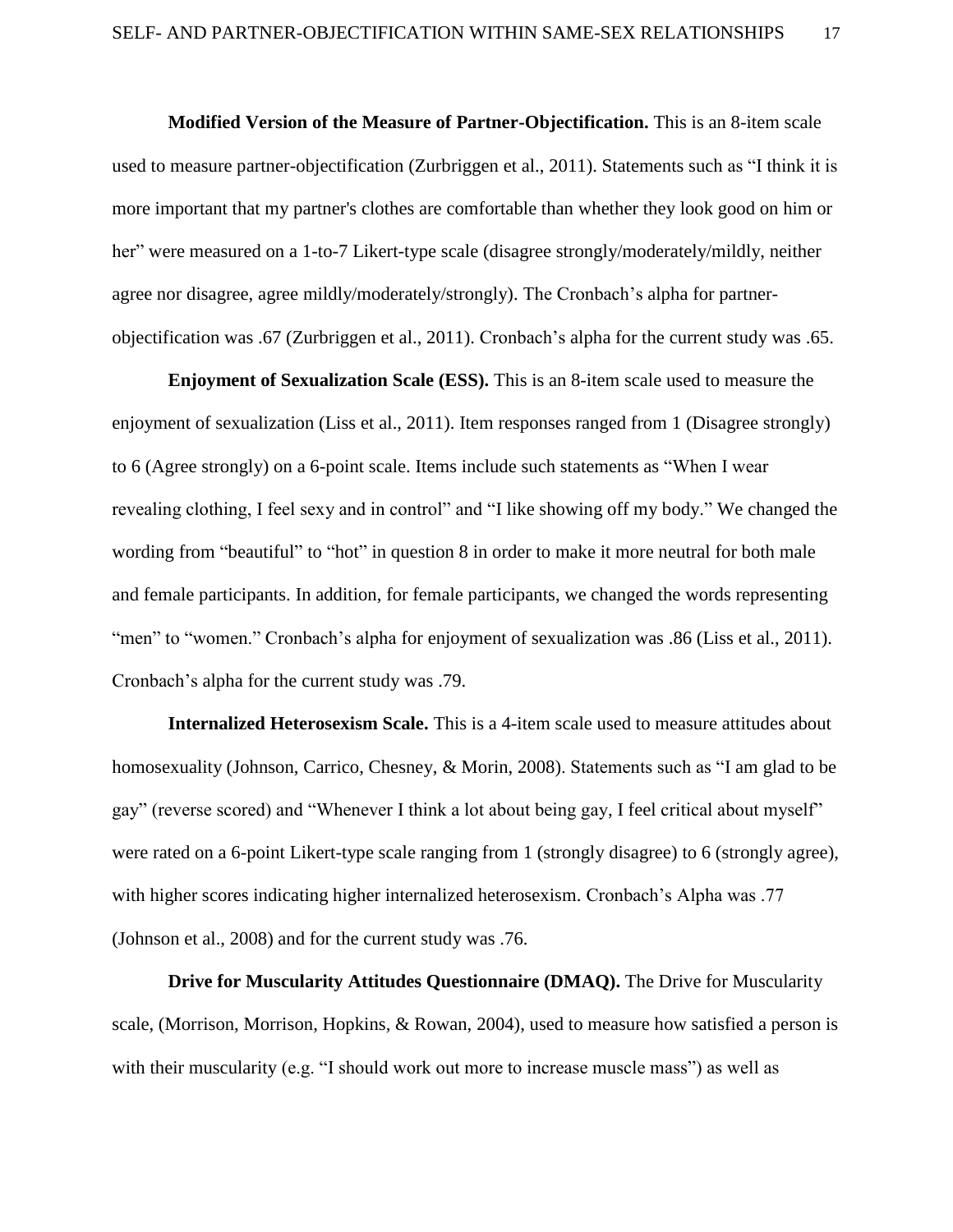dispositions linked with increasing muscle mass (e.g. "When I see a guy who is really muscular, it inspires me to get bigger myself"). This scale consists of 8-items and is rated on a five-point Likert-type format  $(1 =$  strongly disagree,  $5 =$  strongly agree). Two items are reverse coded so that a higher score indicates a higher level of drive for muscularity. Cronbach's alpha for the eight-item DMAQ was .84, which suggests good reliability (Morrison et al., 2004). Cronbach's alpha for the current study was .82.

**Conformity to Feminine Norms Inventory (CFNI).** The Thinness subscale of the Conformity to Feminine Norms Inventory was used to measure thinness attitudes (Mahalik et al., 2005). This section consists of 11 questions. Statements such as "I am always trying to lose weight," and "I would only diet if a doctor ordered me to do so" were measured on a 4-point Likert-type scale of "Strongly Disagree," "Disagree," "Agree," "Strongly agree." Cronbach's alpha for Thinness was .88 (Mahalik et al., 2005). Cronbach's alpha for the current study was .87.

**Sexual Attitudes and Behaviors Questionnaire.** The sexual attitudes and behaviors questionnaire was used to measure attitudes towards sexually transmitted disease (Pendergrast, DuRant, & Gaillard, 1992). We utilized the Summarized Attitudinal Scales Regarding Serious Adverse Outcomes of Sexual Activity. We used one question from this section (e.g. "How worried are you that you might get the AIDS virus?") This question was rated on a 5-point Likert-type scale (not at all worried, a little worried, worried, somewhat worried, and very worried).

#### **Results**

**Comparing Gay Men & Lesbian Women** In order to test the hypothesis that gay men experience higher levels of self-objectification and partner-objectification than do lesbian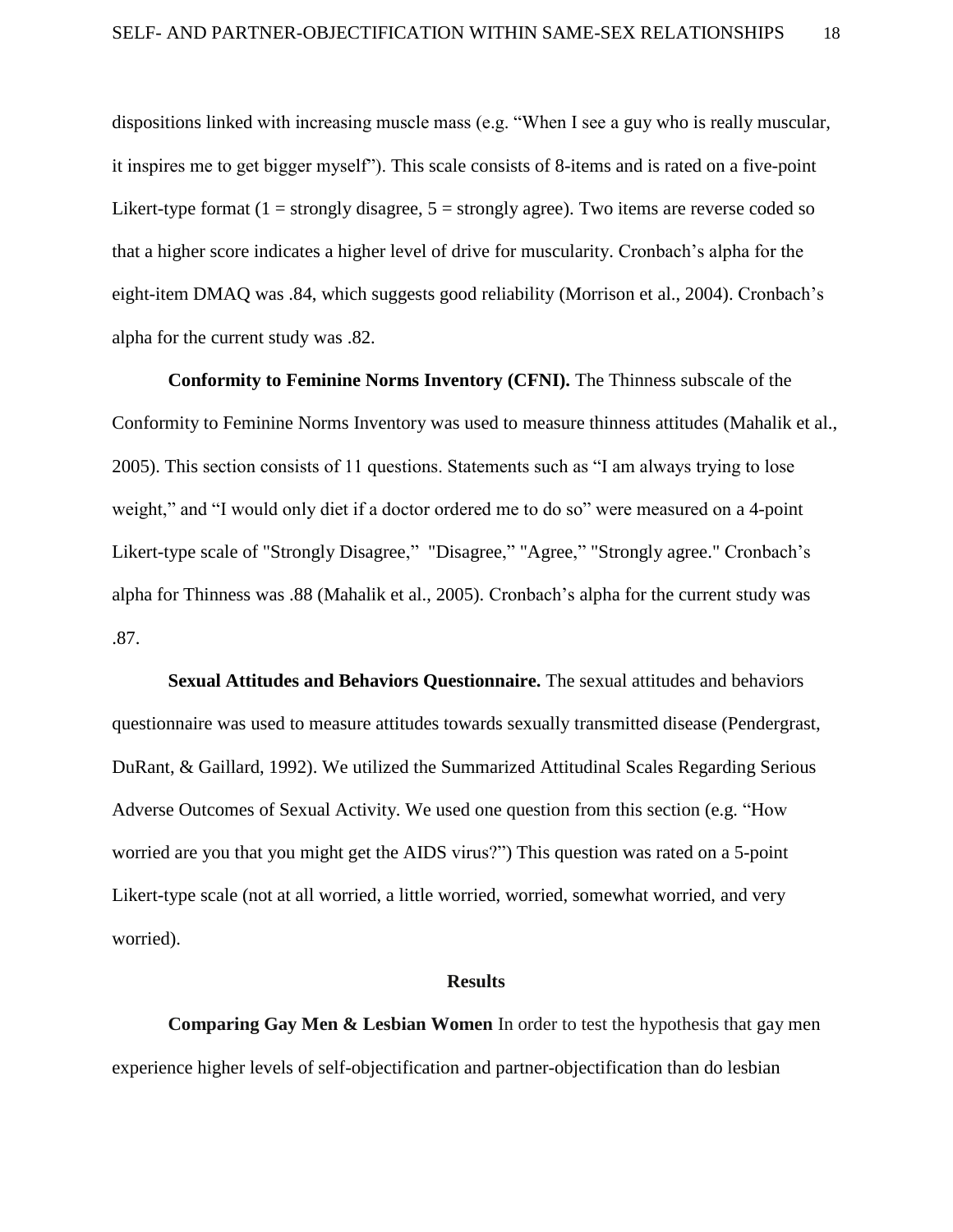women, independent samples t-tests were conducted (see Table 1 for results). Our first independent samples t-test revealed that, as expected, gay men had a marginally significant higher level of self-objectification (i.e., surveillance) than did lesbian women. Our second independent samples t-test revealed that, as expected, gay men had a statistically significantly higher level of partner-objectification than did lesbian women. Therefore, H1, that gay men experience higher levels of self- and partner-objectification than do lesbian women, was supported.

# **Correlations between Self- and Partner-Objectification**

To test which of the measured variables were related to self- and partner-objectification, bivariate correlations among self- and partner-objectification and the other measured variables among the whole sample (i.e., including both gay men and lesbian women) were conducted (see Table 2 for the results). Self- and partner-objectification were significantly positively correlated, supporting H2, such that individuals who objectified their partner tended to also objectify themselves.

#### **Correlations with Self-Objectification**

The correlational analyses revealed that self-objectification was significantly positively correlated with attitudes for thinness and body shame, supporting H3. This suggests that the more one self-objectifies, the psychological manifestations of self-objectification (i.e., drive for thinness and body shame) increase. Self-objectification was marginally positively correlated with fear of HIV/AIDS, supporting H3, such that those high on self-objectification experienced increased fears of contracting HIV/AIDS.

#### **Correlations with Partner-Objectification**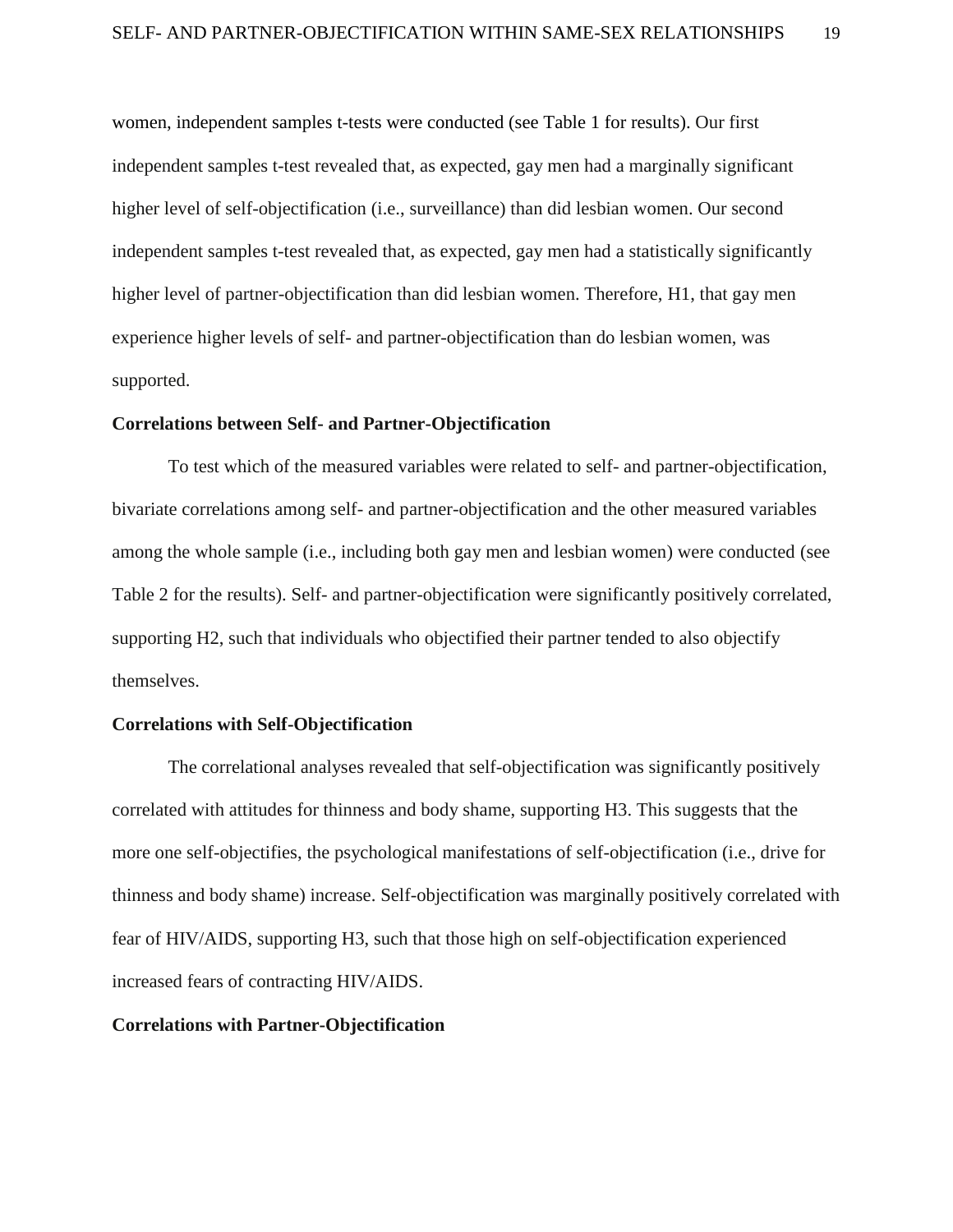As seen in Table 2, partner-objectification was significantly positively correlated with enjoyment of sexualization, supporting H3. This suggests that the more one objectifies his or her partner, the more one enjoys being sexualized. Furthermore, partner-objectification was significantly positively correlated with internalized heterosexism and fear of HIV/AIDS, supporting H3. This suggests that those who objectify their partner have an increased perception of the stigma of homosexuality and an increased fear of contracting HIV/AIDS.

# **Correlations Among Gay Men and Lesbian Women Separately**

Because these correlations were conducted with the entire sample (i.e., including both gay men and lesbian women), there might be a statistical artifact of the mean differences between gay men and lesbian women. That is, partner- and self-objectification may be correlated because gay men reported higher mean scores on both of these variables compared to lesbian women. Therefore, correlational analyses were conducted among gay men and lesbian women separately.

Table 3 presents the correlations between self- and partner- objectification and the other variables among gay men. Results show that for gay men, self-objectification was significantly positively correlated to drive for thinness and marginally positively correlated with body shame, supporting H3. This suggests that gay men who self-objectify tend to be more concerned with body weight and have a tendency for increased feelings of shame. Moreover, partnerobjectification was significantly positively correlated with internalized heterosexism, supporting H3, for gay men. This might suggest that gay men who were high in partner-objectification might have an increased focus on the stigmas associated with homosexuality.

Table 4 presents the correlations between self- and partner-objectification and the other variables among lesbian women. Results indicated that a significant positive correlation was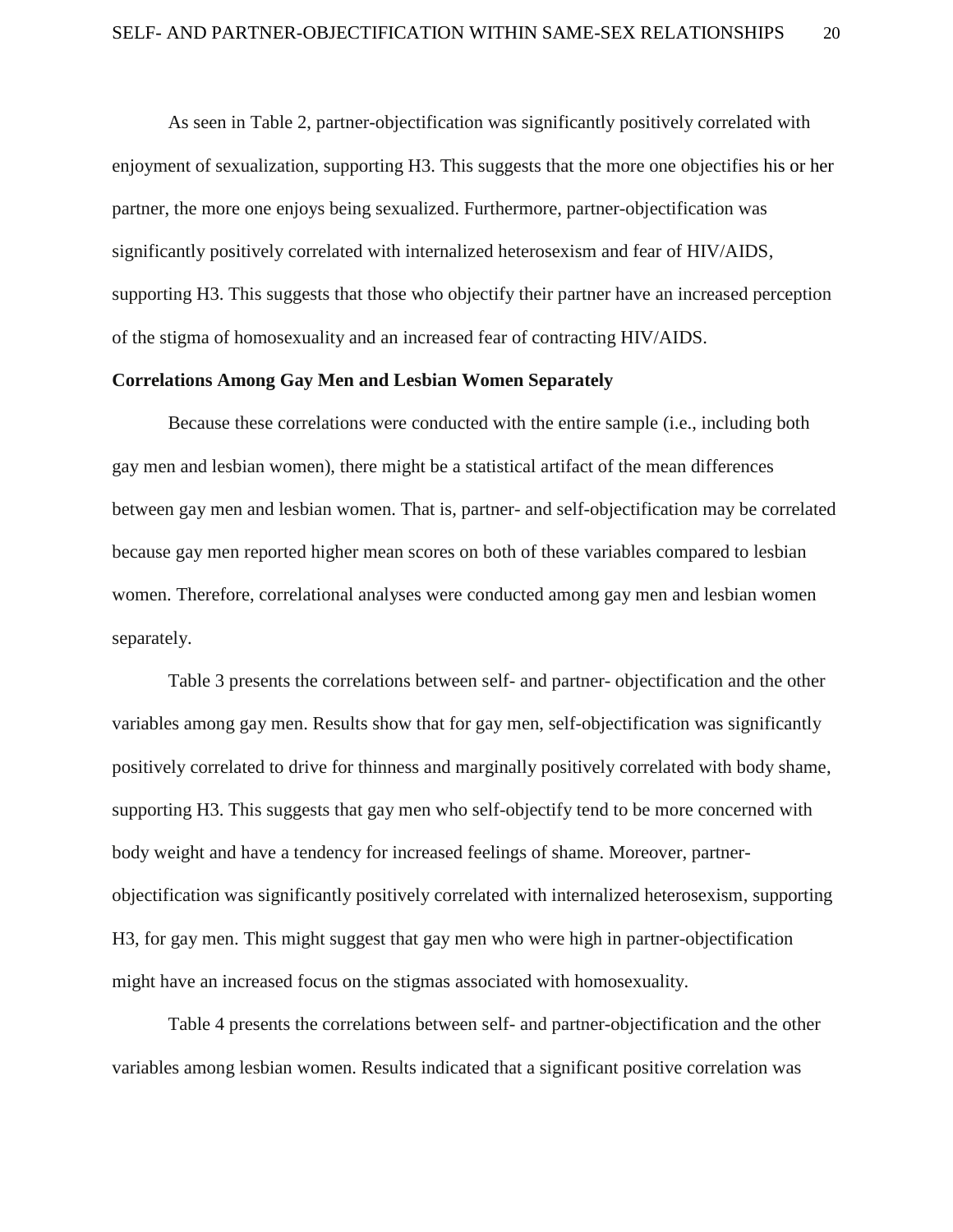found between self-objectification and shame, and a marginally positive correlation between self-objectification and drive for thinness, supporting H3. These results suggest that lesbian women high in self-objectification have a tendency for increased feelings of body shame and increased weight concerns. Furthermore, a significant negative correlation was found between self-objectification and control beliefs. Therefore, this supports part of H3 in that we had predicted that OBCS-Control and self-objectification would be positively correlated. This suggests that lesbian women high in self-objectification were less likely to feel that they can control how their body looks. Furthermore, partner-objectification was marginally positively correlated with the enjoyment of sexualization, supporting H3. This might suggest that for lesbian women, the more they objectify their partner, the more they enjoy being sexualized. Partner-objectification was marginally positively correlated with self-objectification, supporting H2. This suggests there might be a tendency for lesbian women who were high in selfobjectification to objectify their partner.

#### **Discussion**

A major aim of this correlational study was to examine the link between self- and partner-objectification, and how the variables of enjoyment of sexualization, drive for muscularity, attitudes regarding thinness, internalized heterosexism, fear of HIV/ AIDS, correlated differently for gay men and lesbian women, who were currently in a same-sex relationship. This work advances the literature on self- and partner-objectification in two ways. First, the main contribution of this study is that it specifically examines objectification in the context of same-sex relationships by including both gay men and lesbian women in our sample. Second, we looked at the similarities and the differences between the two groups to expand our knowledge of objectification theory. The current study provides preliminary correlational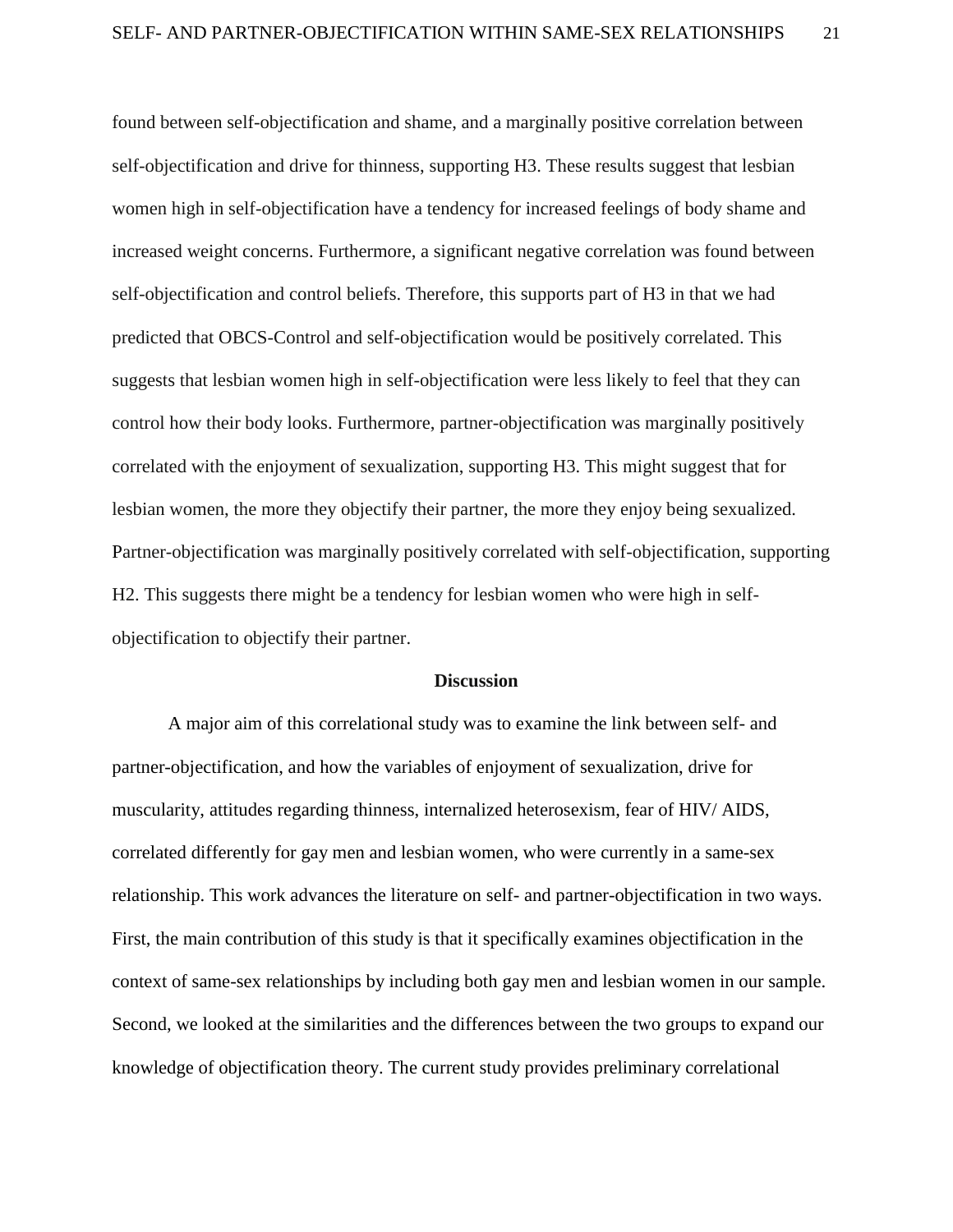evidence that self- and partner-objectification extends outside the heterosexual population to include same-sex relationships.

The primary hypothesis tested in this study was that gay men would have higher levels of self- and partner-objectification than lesbian women. The results suggested that gay men do in fact partner-objectify significantly more than do lesbian women. For gay men, it might be the case that partner-objectification precedes self-objectification as suggested in previous research (Moradi & Huang, 2008). Furthermore, it might be suggested that because the gay community places a high emphasis on appearance that gay men seek a partner who is analogous to them (e.g., Martins et al., 2008) resulting in partner-objectification. Further research ought to be conducted to flesh out why it might be that gay men tend to partner-objectify more so than lesbian women.

Moreover, the results showed that gay men only marginally self-objectified more than lesbian women. This finding was expected because previous literature has suggested that lesbian women tend to self-objectify less because they do not seek the attention of a man and do not adhere to the social standards of beauty (Haines et al., 2008). Thus, lesbian women might transcend social norms of beauty. Further research might want to investigate the dynamics of beauty standards among and between these gay men and lesbian women in same-sex relationships and as individual members of society.

Furthermore, when separate correlations were completed for our individual groups (i.e., gay men and lesbian women), the results showed that self- and partner-objectification did not correlate for gay men. This result is inconsistent with previous literature in that it has been reported that among gay men, the more one tends to identify oneself in terms of external, appearance-based characteristics, the more one will tend to construe potential mates (other men)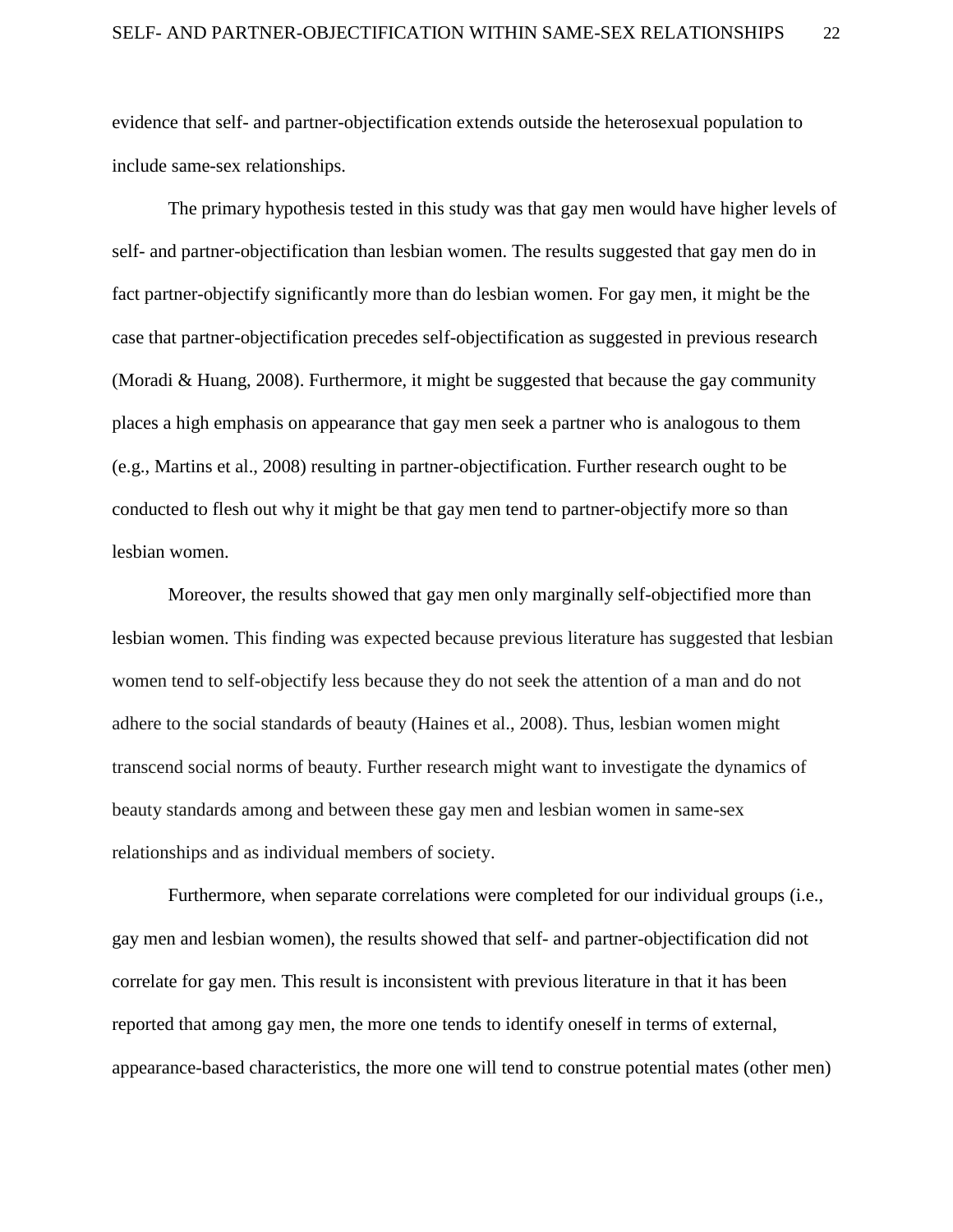in a similarly objectified manner (e.g., Kozak et al., 2009). This might suggest that gay men, more so than heterosexual men and women, tend to view others as they view themselves. Moreover, the fact that self- and partner-objectification did not correlate for gay men might suggest that there was not a large enough sample size to detect statistical power. However, because this sample of gay men was in committed relationships, it might be the case that these men no longer place a strong emphasis on the male gaze and no longer seek the male gaze from others. The lack of emphasis placed upon the male gaze might offer protection from self- and partner-objectification in relationships, whereas if the sample were not in committed relationships, there might have been a correlation between self- and partner-objectification. Further research ought to tease out the difference in relationship status to investigate the differences between relationship status and self- and partner-objectification.

However, the results did show a marginal correlation for lesbian women. This might imply that as cultural standards of beauty continually shift, lesbian women might find themselves adhering more to these standards of cultural beauty because they do not want to be labeled as gender non-conformists. Therefore, lesbian women might attend to their outward appearance and monitor their bodies slightly more than gay men. Further research might investigate the differences within same-sex relationships to see if supportive differences affect how these two groups may or may not be protected from cultural standards of beauty. Therefore, these findings suggest that further research into the domain of same-sex relationships, as it relates to self- and partner-objectification, should explore a theory that explains why self- and partnerobjectification correlate for lesbian women but not for gay men.

Contrary to our third hypothesis, enjoyment of sexualization was not correlated to self- or partner-objectification for gay men. This finding was surprising given the emphasis gay men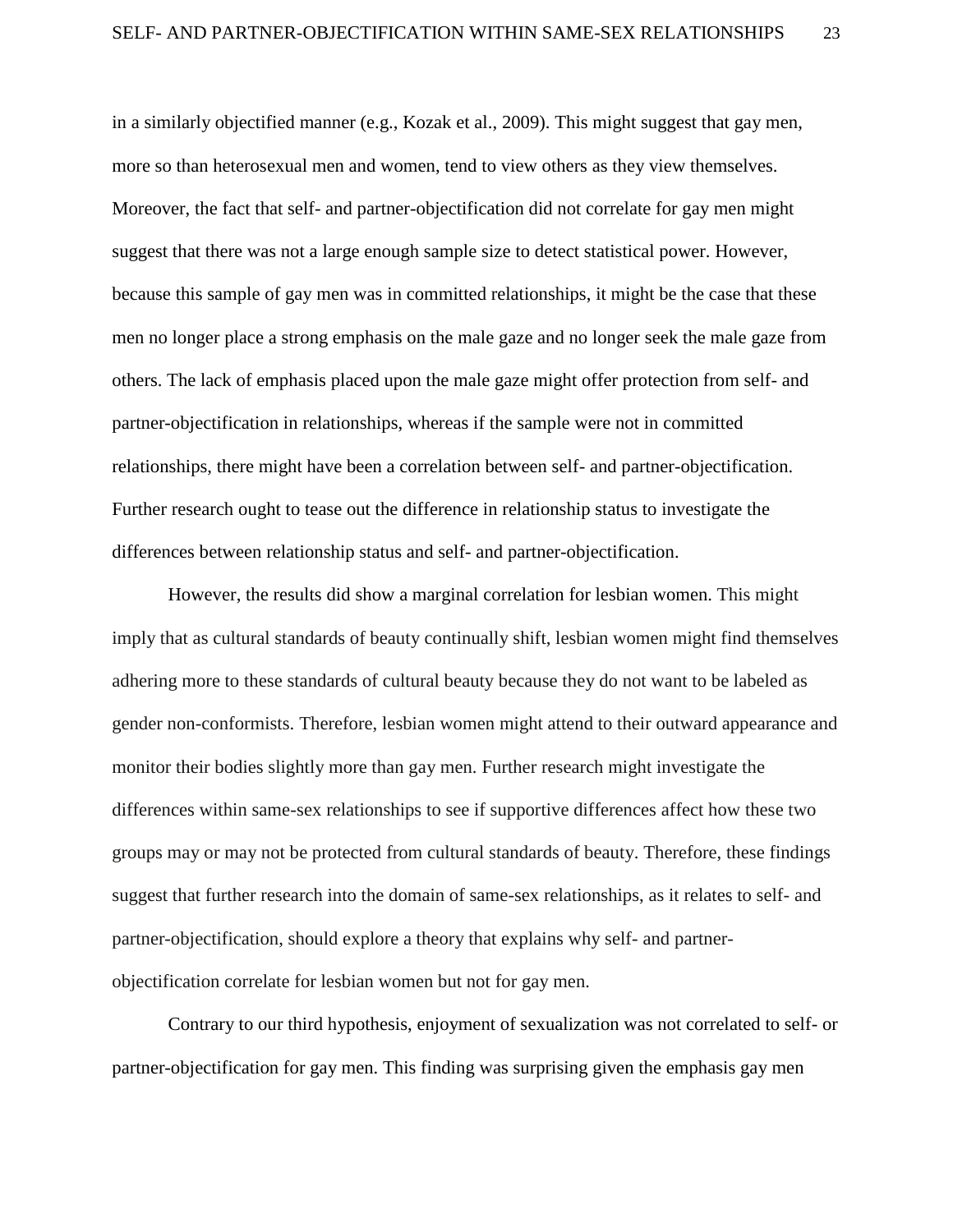place on attractiveness (e.g., Tylka & Andorka, 2012). A plausible explanation as to why enjoyment of sexualization was not correlated with self- and partner-objectification in this sample of gay men might be that because these men were in current relationships, and being viewed as a sex object might be enjoyable, thus, not turned inward to cause self-objectification. Moreover, viewing one's partner as a sex object might be a wonderful experience as long as it is within the scope of a respectful, loving relationship (Nussbaum, 1995).

For lesbian women, enjoyment of sexualization was marginally positively correlated to self-objectification, and not for partner-objectification. This was consistent with previous literature where women who reported that they enjoyed being sexualized were more likely to report that they engaged in self-sexualizing behaviors, self-objectified, felt shame about their bodies, and gained self-esteem from feeling attractive (e.g., Liss et al., 2011). This might suggest that even though one self-objectifies after experiencing sexualization, the increase in self-esteem from feeling attractive carries over into a positive experience for one's partner; therefore, partner-objectification is not experienced as a negative but as a positive, as Nussbaum (1995) suggested. For example, enjoyment of sexualization is a positive experience when two people engage in the act of sexual intercourse. Each person derives pleasure from providing the other pleasure; therefore objectifying one's lover increases the pleasure derived from sexual activities.

For gay men and lesbian women, the overall correlations showed that enjoyment of sexualization did significantly correlate with partner-objectification. This is consistent with previous literature that shows women may find power in being sexualized, and thus experienced some positive psychological effects (e.g., Goldenberg et al., 2011). These women might enjoy sexualization because it offers a rise in self-esteem, self-confidence, self-efficacy, and a positive body image. It might be the case that because this sample was in committed relationships that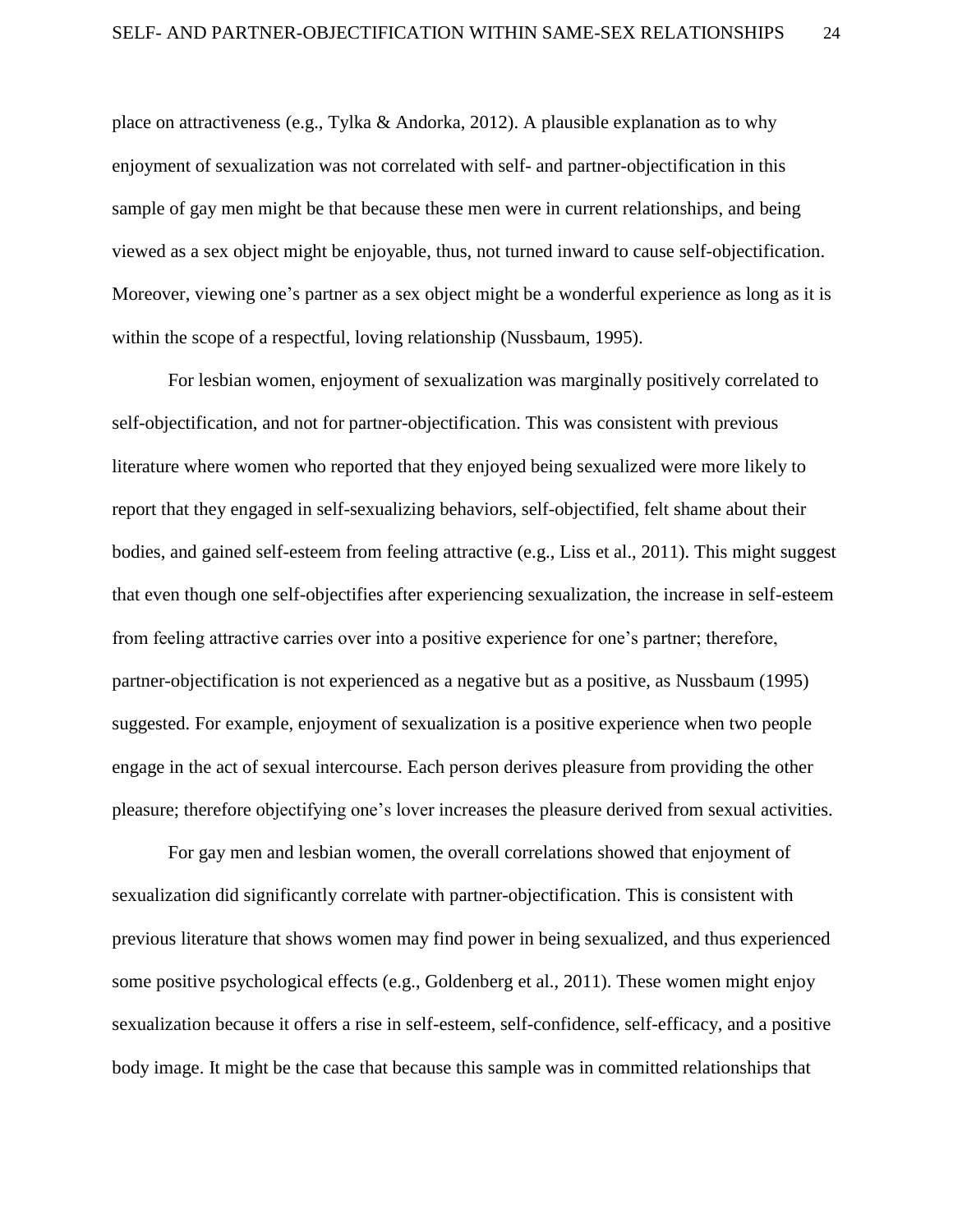each partner assumes that if he or she enjoys sexualization that the other will also. Therefore, in a committed relationship, partner-objectification might not be an issue.

However, enjoyment of sexualization did not correlate in the overall analysis with selfobjectification. This might be because both the groups of interest tend to find it more stimulating to be viewed by another, whereas attempting to view oneself in a sexualizing manner is much harder to achieve. This is the first study to examine enjoyment of sexualization within the context of same-sex relationships; ergo, further research is warranted in this area.

It was predicted that gay men would score higher on internalized heterosexism than lesbian women, and that internalized heterosexism would be correlated with partnerobjectification for gay men; this prediction was supported. One plausible explanation as to why gay men in this sample scored higher on internalized heterosexism than did lesbian women might be that these men tend to feel they have violated traditional gender standards that dominate male and female roles, and thus were subject to prejudices from other populations (e.g., Reilly & Rudd, 2006). This might suggest that as gay men internalize the social stigma, they begin to analyze their partner in a critical manner, i.e., partner-objectify. Objectifying one's partner to avoid the social stigmas might be an attempt to make sure each partner conforms to societal rules of gender conformity thereby reducing the possibility of being targeted by others as gender nonconformists.

Furthermore, internalized heterosexism did not correlate with self- or partnerobjectification for lesbian women. As previous research noted, lesbian women who were high in internalized heterosexism may value the male gaze and consequently be more likely to selfobjectify, even though they were not pursuing sexual relationships with men (Haines et al., 2008). Thus, it might be that the current sample of lesbian women did not place emphasis on the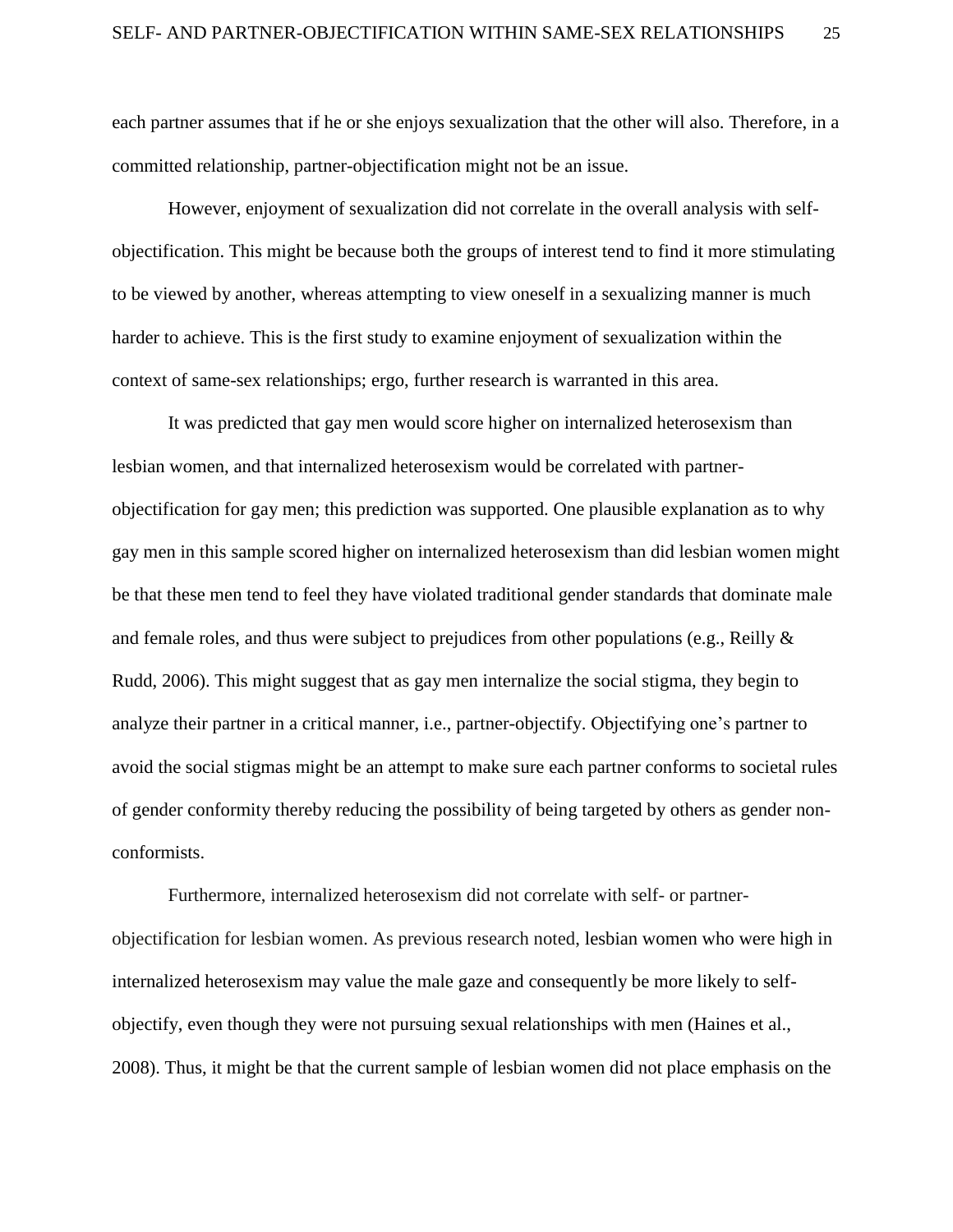male gaze. A stronger influence of the male gaze on lesbian women might be age dependent; i.e., lesbian women in their late teens to early twenties might feel stronger about the male gaze than someone in their fifties, although age was not controlled for in this study. Because this is the first study to examine internalized heterosexism and its relationship to self- and partnerobjectification, further research is needed to explore this variable with its relationship to self- and partner-objectification.

The overall correlation revealed that drive for muscularity did not correlate with self- and partner-objectification. Moreover, drive for muscularity did not correlate with self- and partnerobjectification for gay men when separate correlations were completed between the two groups of interest. This was surprising because previous literature showed that significant correlations were found between self-objectification and drive for muscularity for gay men (Greentree & Lewis, 2011). Furthermore, this was surprising because muscularity plays a dominant role in gay men's self-perception of attractiveness, masculinity, self-esteem, and ability to attract a partner (Drummond, 2005). This might suggest that drive for muscularity is not tied to the gay community and the pressures imposed upon its members in order to avoid social stigmas. This assumption would contradict previous literature (e.g., Hunt et al., 2012). It might be the case that drive for muscularity and self- and partner-objectification did not correlate because the sample in this study were involved in romantic relationships. Therefore, a motive for gay men to desire an increase of muscularity might not be tied to internalization of social standards, but to increase their enjoyment of sexualization within a romantic relationship. Ergo, further research is warranted in examining the link between gay and lesbian communities, self- and partnerobjectification, and the role that drive for muscularity might or might not play in same-sex relationships.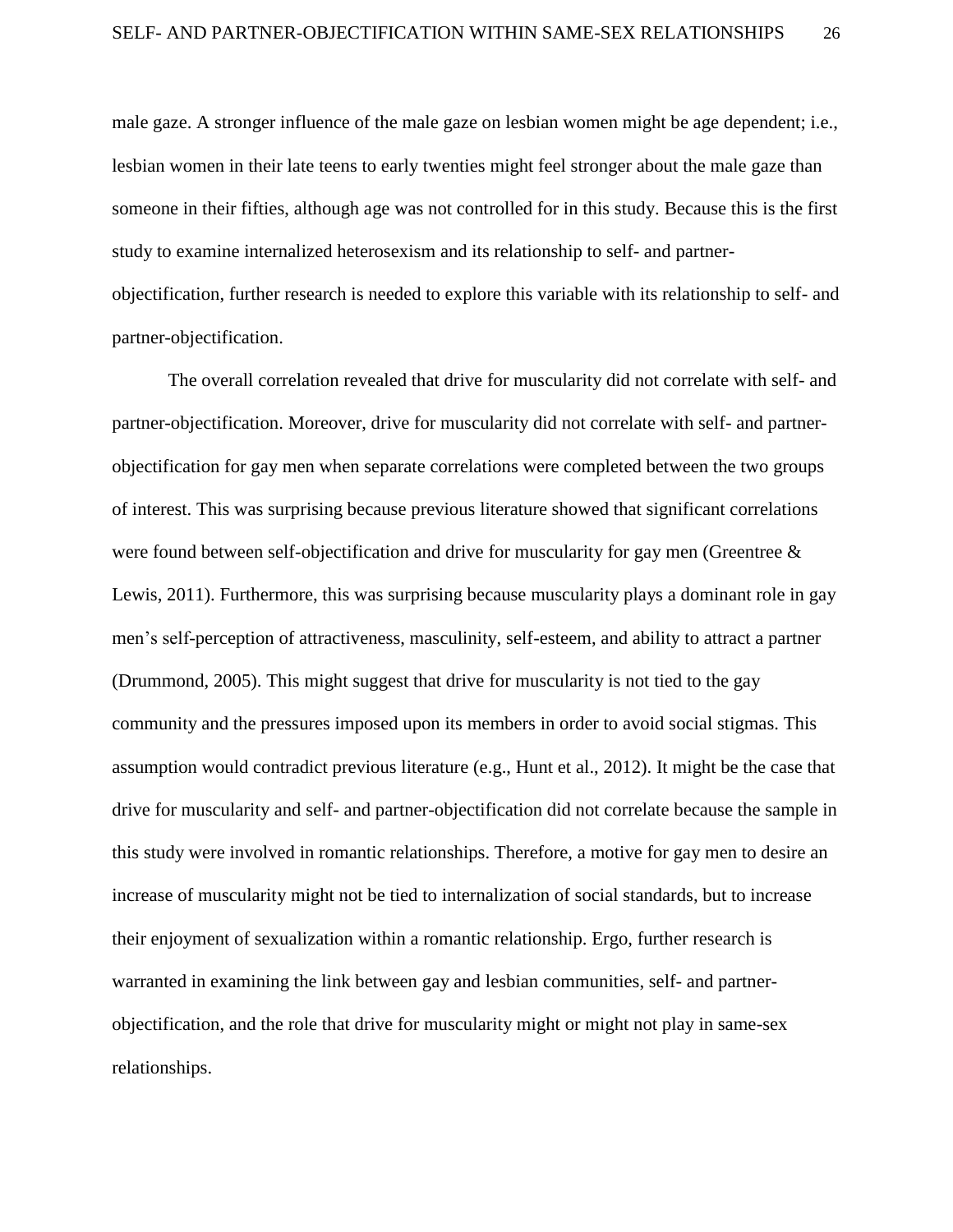The overall correlations showed that drive for thinness did correlate significantly positively with self-objectification and did not correlate with partner-objectification, and this result carried over when separate correlations were completed for gay men. Furthermore, the results showed that there was a marginal correlation between drive for thinness and selfobjectification for lesbian women in this sample. This suggests that as one values the thin ideal more, he or she might tend to have a heightened awareness of his or her appearance and begin to self-objectify. Therefore, further research is needed to flesh out if a relationship between attitudes for thinness, social stigmas, and self- and partner-objectification have more in common than what is noted in this current study.

Overall independent t-tests showed that gay men have a marginally higher fear of HIV/AIDS than do lesbian women. This might be because some gay men partake in risky sexual behaviors (Kellyet al., 2009). Furthermore, this may be because the stigma surrounding a thin gay man might signify to the community that he has some type of illness, such as HIV/AIDS (Brennan et al., 2012), whereas this is not a significant concern for lesbian women. However, for gay men, drive for muscularity did not correlate with fear of HIV/AIDS when separate correlations were completed. This might suggest that gay men do not desire to gain muscle mass to signify they are disease-free, but to enhance their overall appearance and make themselves more attractive to a potential partner. This conjecture is marginally supported by the results of a separate correlational analysis for gay men. The result showed that fear of HIV/AIDS was marginally correlated to self-objectification for gay men. Therefore, the fear of HIV/AIDS tends to cause gay men to have a slightly increased awareness of bodily appearance.

For lesbian women, fear of HIV/AIDS was negatively and significantly correlated with drive for muscularity. This suggests that as their fear of HIV/AIDS decreases—their drive for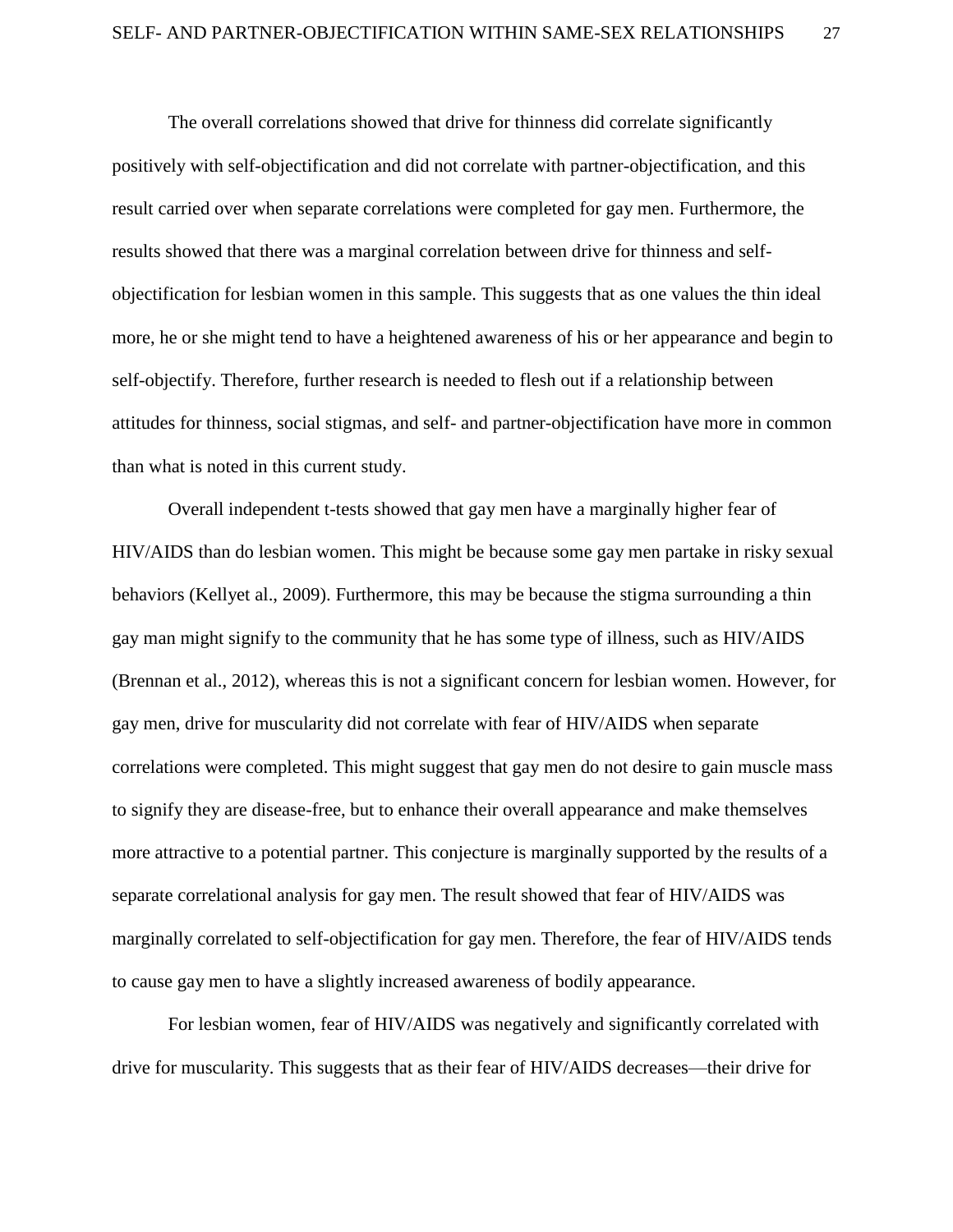muscularity increases. Therefore, even though lesbian women do not necessarily exercise for appearance reasons, there seems to be a connection with valuing muscularity and a decreased fear of HIV/AIDS in this population. Furthermore, fear of HIV/AIDS did not correlate with selfand partner-objectification for this group. This might suggest that some lesbian women might feel as though they were less likely to acquire HIV/AIDS. Further research might want to explore the possibility that self- and partner-objectification, as well as drive for muscularity, might be correlated to HIV/AIDS in a population that is STI positive.

#### **Limitations and Implications**

The current study had several limitations. Given the correlational nature of the study, and a relatively small sample size of 75 participants, the results are speculative at best; therefore, generalization needs to be viewed cautiously. In this study, researchers used snowball sampling in order to obtain more participants; therefore, a random sample was not used and construct validity ought to be viewed cautiously. Another limitation was that partner-objectification had a relatively low alpha of .65 suggesting the findings related to partner-objectification need to be interpreted with caution. Although demographics were obtained in the current study, the researchers in this study did not control for things such as educational level, political affiliations, or socioeconomics, and these factors might have biased the results. Because this study was strictly correlational, researchers cannot determine causality. In addition, another limitation was that the results of this study might have been prejudiced by the order in which the questions were posed possibly creating a response bias.

Even with these limitations, this research will help in the growing knowledge of the dynamics of same-sex relationship and the roles of self- and partner-objectification within these relationships. To summarize, for gay men, self-objectification was associated with drive for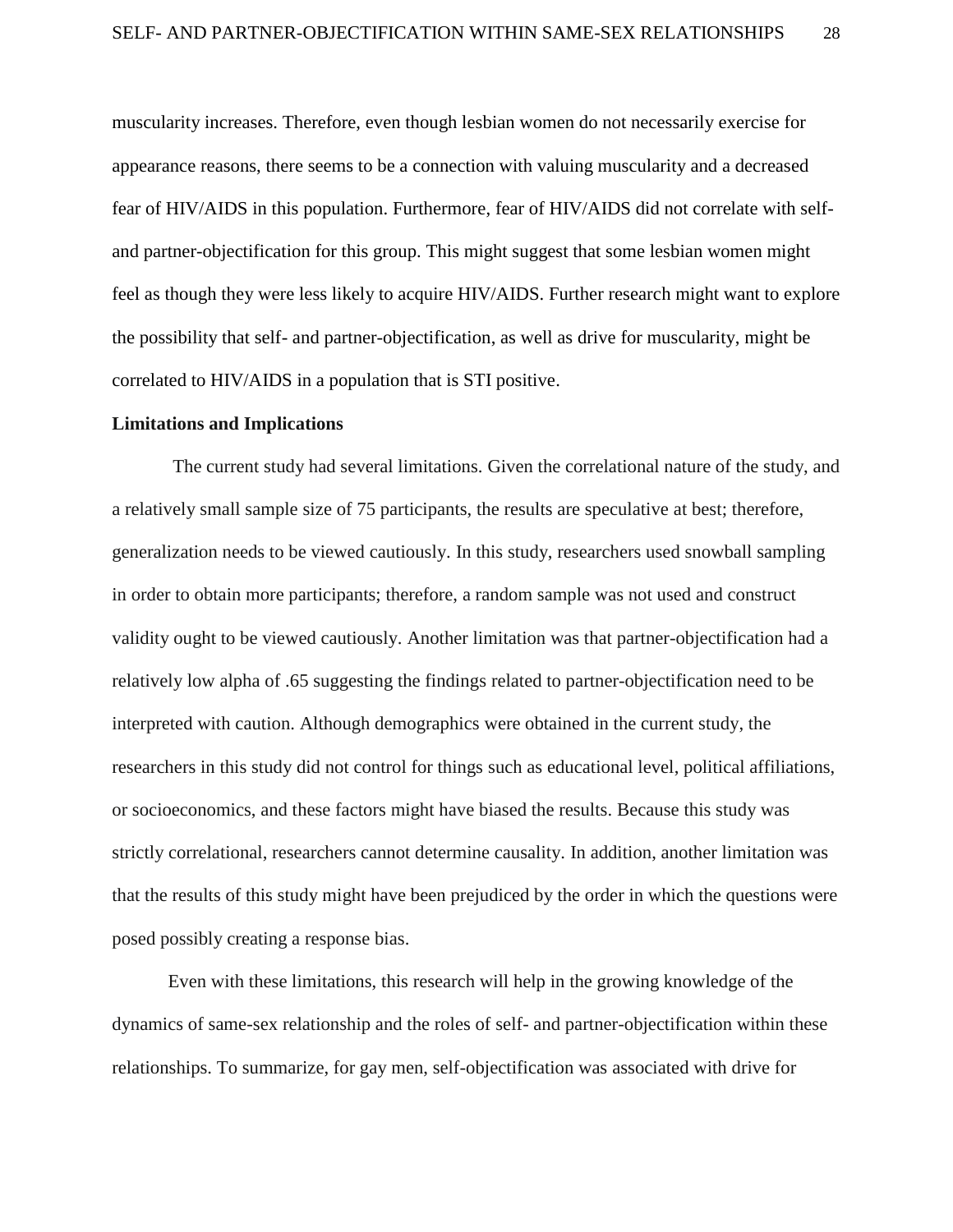thinness, shame, and fear of HIV/AIDS. Partner-objectification was associated with internalized heterosexism. For lesbian women, self-objectification was associated with shame, control, and drive for thinness. Partner-objectification was associated with self-objectification and enjoyment of sexualization. Independent samples t-tests revealed that gay men had higher levels of selfobjectification, partner-objectification, fear of HIV/AIDS, and drive for muscularity than lesbian women. Overall correlations revealed that self-objectification was associated with shame, fear of HIV/AIDS, drive for thinness, and enjoyment of sexualization. Partner-objectification was associated with self-objectification, fear of HIV/AIDS, internalized heterosexism, and enjoyment of sexualization. These findings might prove useful in clinical settings, and community outreach programs that work with gay men and lesbian women. Clinicians might find it useful to assess for issues related to self- and partner-objectification to detect possible negative mental health and behavioral risks. Furthermore, these findings might help in the development of preventative measures and interventions associated with self- and partner-objectification. Moreover, these results might assist in understanding the protections or lack there-of that the gay community might or might not offer, and these results might help in the development of focus groups specifically designed to address some of the unrealistic standards of beauty, and the various beliefs held by the gay population.

# **Suggestions for Future Research**

This study advances our knowledge of objectification theory in same-sex relationships. Overall, this study illustrates that gay men and lesbian women in same-sex relationships are not impervious to self- and partner-objectification. In other words, gay men and lesbian women tend to self- and partner-objectify just as do heterosexual men and women. Future research ought to explore these variables more thoroughly as gay men and lesbian women are at risk for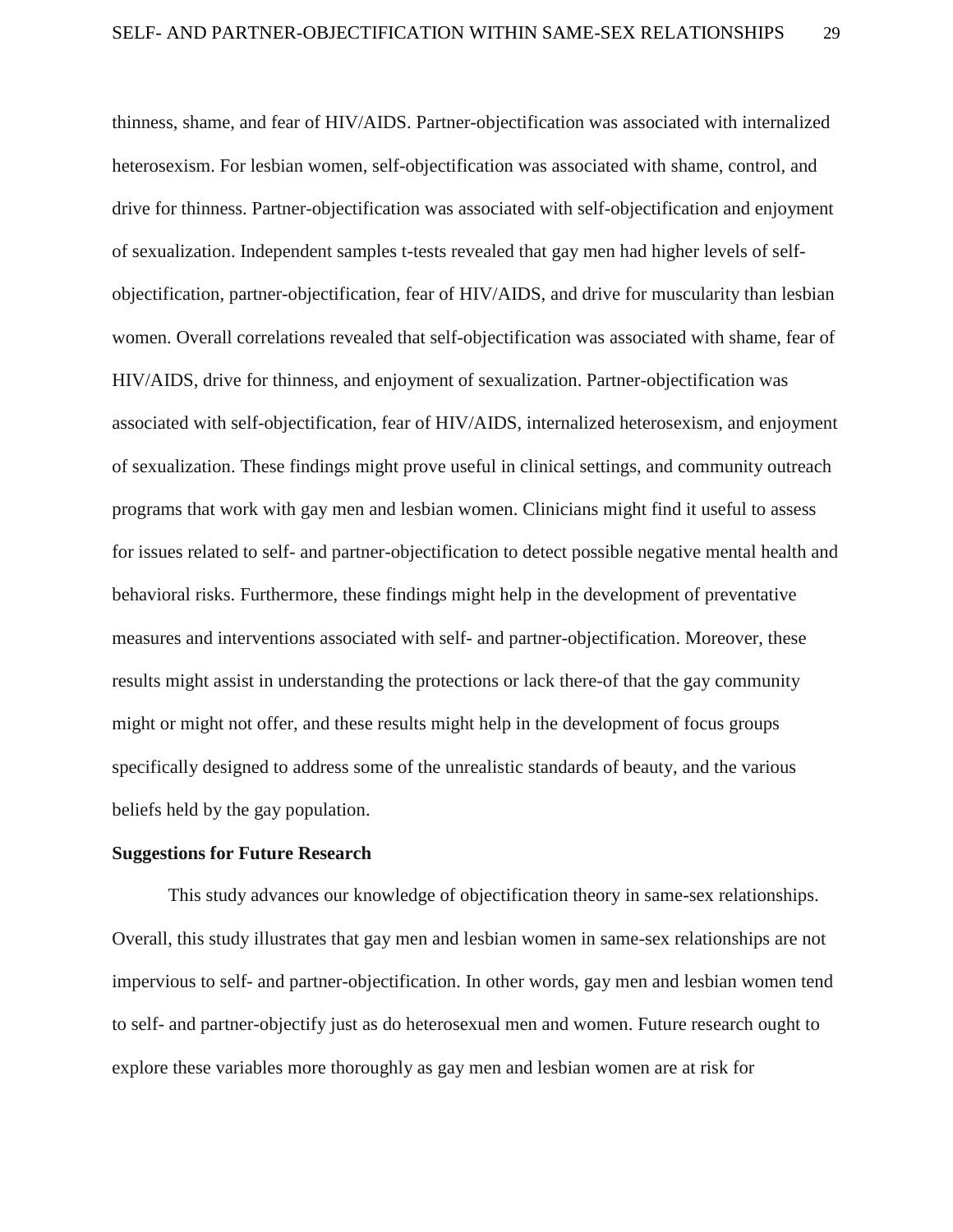developing some of the same mental health problems, similar to other populations, related to self- and partner-objectification. Future research should explore differences among races, culture, and other ostracized populations, as self- and partner-objectification might play a significantly different role. It might be that those members of other ostracized populations hold different standards of beauty than the Caucasian population, and this too would apply to the various cultures in western society. For example, the bisexual sub-culture might show higher levels of self- and partner-objectification as this group might have conflicting ideas of which standard of beauty to adhere to, and these beauty standards might be changing constantly depending upon which social environment one is currently participating in. Furthermore, for example, the transgender population might tend to have higher levels of self- and partnerobjectification because this population has had a strong internal conflict of identity and that of what society has demanded of them concerning gender conformity.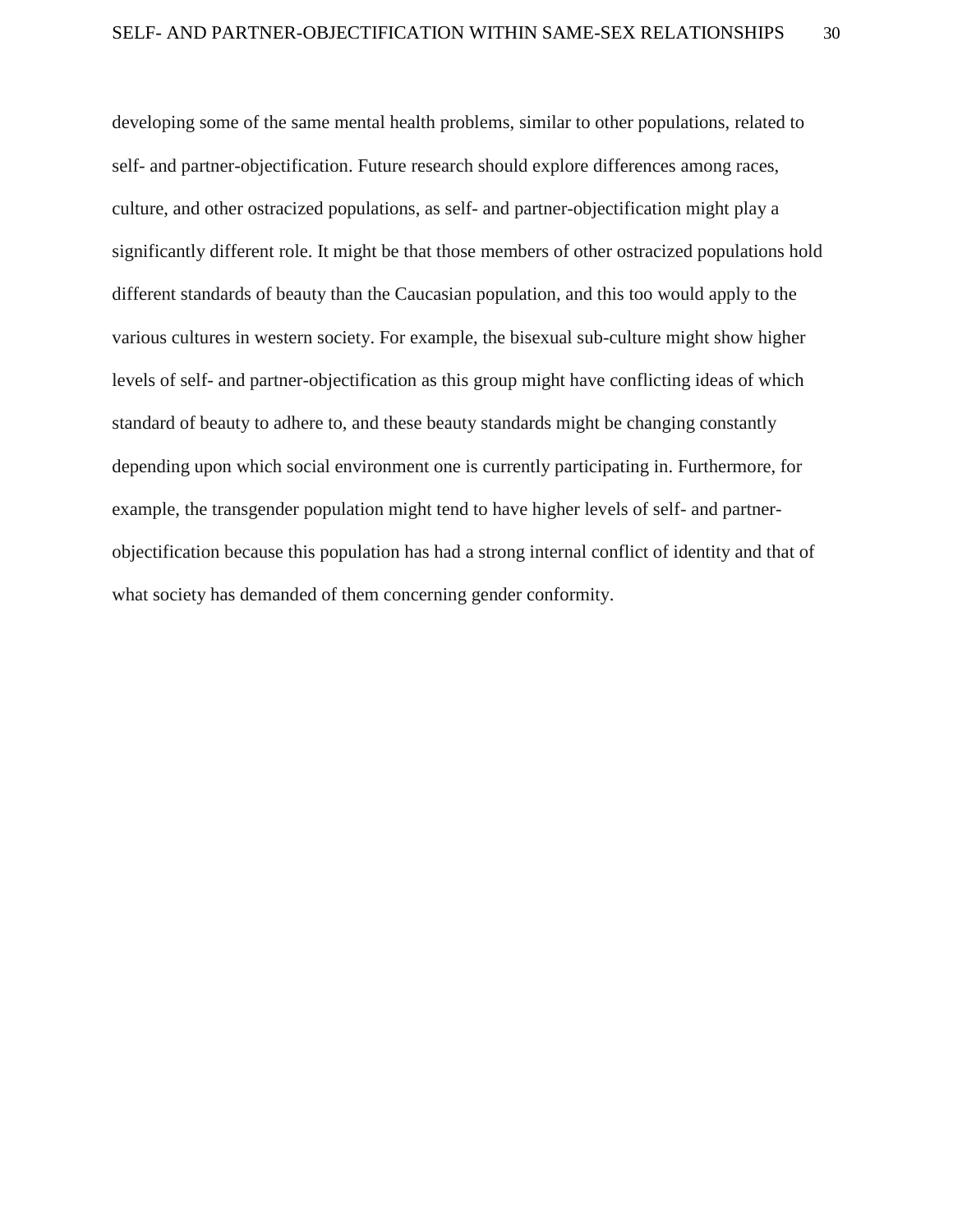#### **References**

- Altman, D., Aggleton, P., Williams, M., Kong, T., Reddy, V., Harrad, D., et al. (2012). Men who have sex with men: stigma and discrimination. *Lancet, 380*, 439-445.
- American Psychological Association, Task Force (2007). *Report of the APA Task Force on the Sexualization of Girls.* Washington, D.C.: American Psychological Association.
- Aubrey, J. S. (2006). Effects of Sexually Objectifying Media on Self-Objectification and Body Surveillance in Undergraduates: Results of a 2-Year Panel Study. *Journal of Communication , 56*, 366–386.
- Blashill, A. J. (2010). Elements of male body image: Prediction of depression, eating pathology and social sensitivity among gay men. *Body Image , 7*, 310-316.
- Blond, A. (2008). Impacts of exposure to images of ideal bodies on male body dissatisfaction: A review. *Body Image , 5*, 244-250.
- Brennan, D. J., Craig, S. L. & Thompson, D. E. (2012). Factors associated with a drive for muscularity among gay and bisexual men. *Culture, Health & Sexuality , 14* (1), 1-15.
- Calzo, J. P., Corliss, H. L., Blood, E. A., Field, A. E. & Austin, S. B. (2013). Development of Muscularity and Weight Concerns in Heterosexual and Sexual Minority Males. *Health Psychology , 32* (1), 42-51.
- Cogan, J. C. (1999). Lesbians Walk the Tightrope of Beauty. *Journal of Lesbian Studies , 3* (4), 77-89.
- Daniel, S. & Bridges, S. K. (2010). The drive for muscularity in men: Media influences and objectification theory. *Body Image , 7*, 32-38.
- Drummond, M. J. (2005). Men's Bodies: Listening to the Voices of Young Gay Men. *Men and Masculinities , 7* (3), 270-290.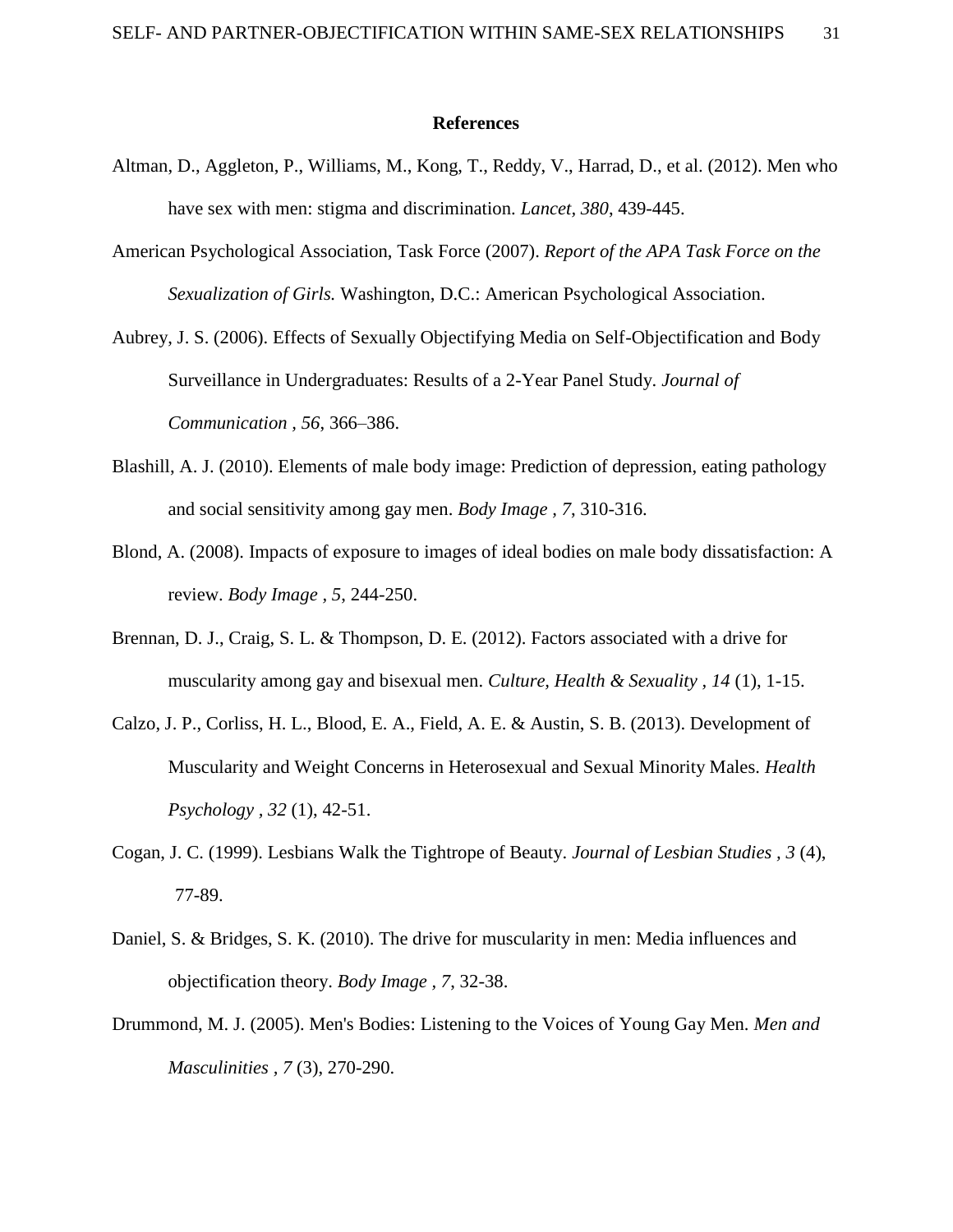- Duggan, S. J. & McCreary, D. R. (2004). Body Image, Eating Disorders, and the Drive for Muscularity in Gay and Heterosexual Men. *Journal of Homosexuality , 47* (3/4), 45-58.
- Engeln-Maddox, R., Miller, S. & Doyle, D. (2011). Tests of Objectification Theory in Gay, Lesbian, and Heterosexual Community Samples: Mixed Evidence for Proposed Pathways. *Sex Roles , 65*, 518-532.
- Fredrickson, B. & Roberts, T.-A. (1997). Objectification Theory: Toward Understanding Women's Lived Experiences and Mental Health. *Psychology of Women Quaterly , 21*, 173-203.
- Gervais, S. J., Vescio, T. K. & Allen, J. (2011). When What You See Is What You Get: The Consequences of the Objectifying Gaze for Women and Men. *Psychology of Women Quarterly , 35* (1), 5-17.
- Gil, S. (2007). Body image, well-being and sexual satisfaction: a comparison between heterosexual and gay men. *Sexual and Relationship Therapy , 22* (2), 237-244.
- Goldenberg, J. L., Cooper, D. P., Heflick, N. A., Routledge, C. & Arndt, J. (2011). Is objectification always harmful? Reactions to objectifying images and feedback as a function of self-objectification and mortality salience. *Journal of Experimental Social Psychology , 47*, 443–448.
- Greentree, S. & Lewis, V. (2011). Male Body Image and its Relationship to Sexual Perference and Homophobia. *Pakistan Journal of Psychological Research , 26* (2), 105-126.
- Grieve, R. & Helmick, A. (2008). : The Influence of Men's Self-Objectification on the Drive for Muscularity: Self-Esteem, Body Satisfaction and Muscle Dysmorphia. *International Journal of Men's Health , 7* (3), 288-298.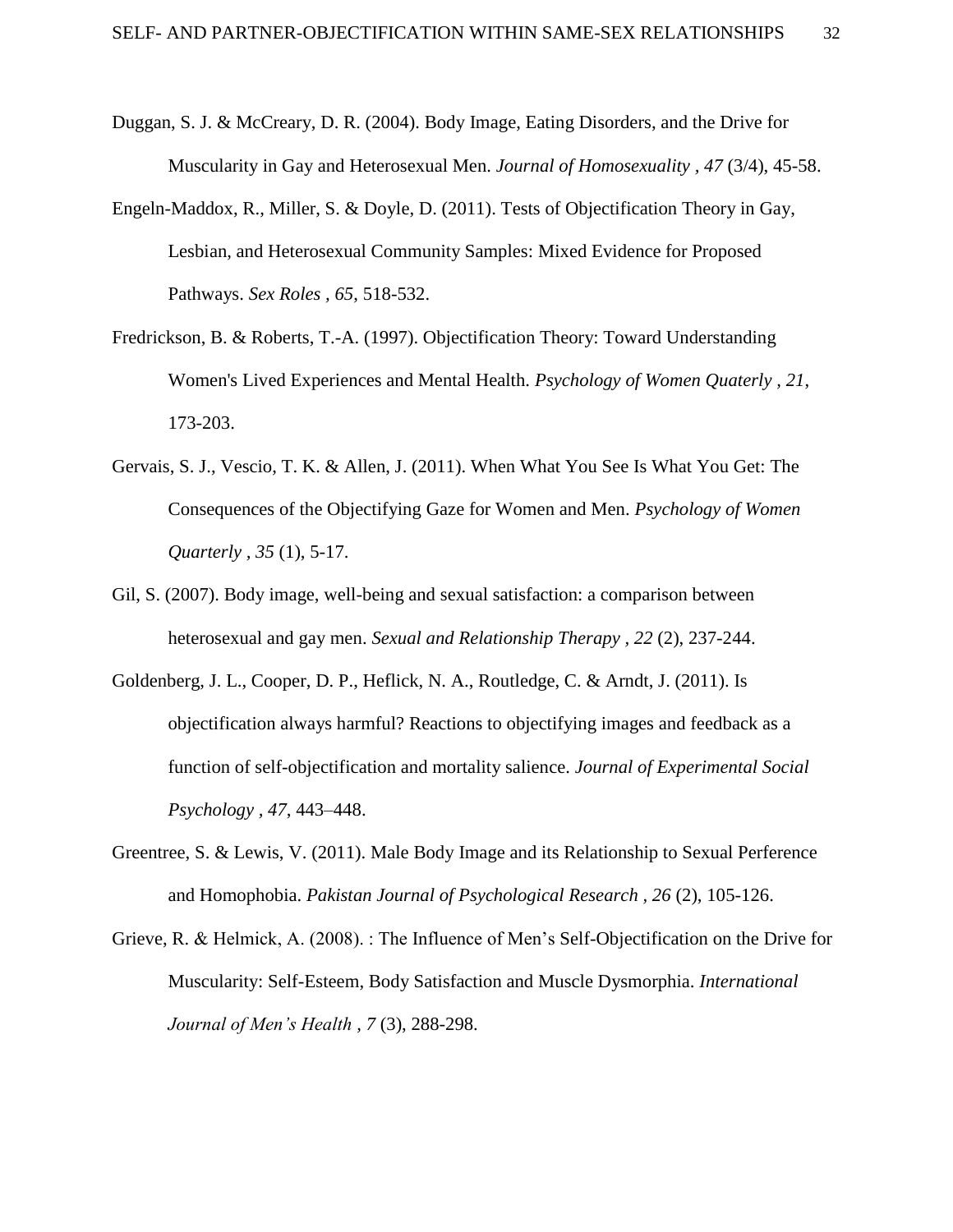- Haines, M., Erchull, M., Liss, M., Turner, D., Nelson, J. & Ramsey, L. &. (2008). Predictors and Effects of Self-Objectification in Lesbians. *Psychology of Women Quarterly , 38*, 181- 187.
- Herek, G. M. (1990). The Context of Anti-Gay Violence: Notes on Cultural and Psychological Heterosexism. *Journal of Interpersonal Violence , 5* (3), 316-333.
- Hill, M. S. & Fischer, A. R. (2008). Examining Objectification Theory : Lesbian and Heterosexual Women's Experiences With Sexual- and Self-Objectification. *The Counseling Psychologist , 36* (5), 745-776.
- Hunt, C. J., Gonsalkorale, K. & Nosek, B. A. (2012). Links Between Psychosocial Variables and Body Dissatisfaction in Homosexual Men: Differential Relations with the Drive for Muscularity and the Drive for Thinness. *International Journal of Men's Health , 11* (2), 127-136.
- Igartua, K. J., Gill, K. & Montoro, R. (2003). Internalized Homophobia: A Factor In Depression, Anxiety, And Suicide In The Gay And Lesbian Population. *Canadian Journal of Community , 22* (2), 15-30.
- Johnson, M. O., Carrico, A. W., Chesney, M. A. & Morin, S. F. (2008). Internalized heterosexism among HIV-positive, gay-identified men: Implications for HIV prevention and care. *Journal of Consulting and Clinical Psychology , 76* (5), 829-839.
- Kaminskia, P. L., Chapmana, B. P., Haynes, S. D. & Owna, L. (2004). Body image, eating behaviors, and attitudes toward exercise among gay and straight men. *Eating Behaviors , 6*, 179-187.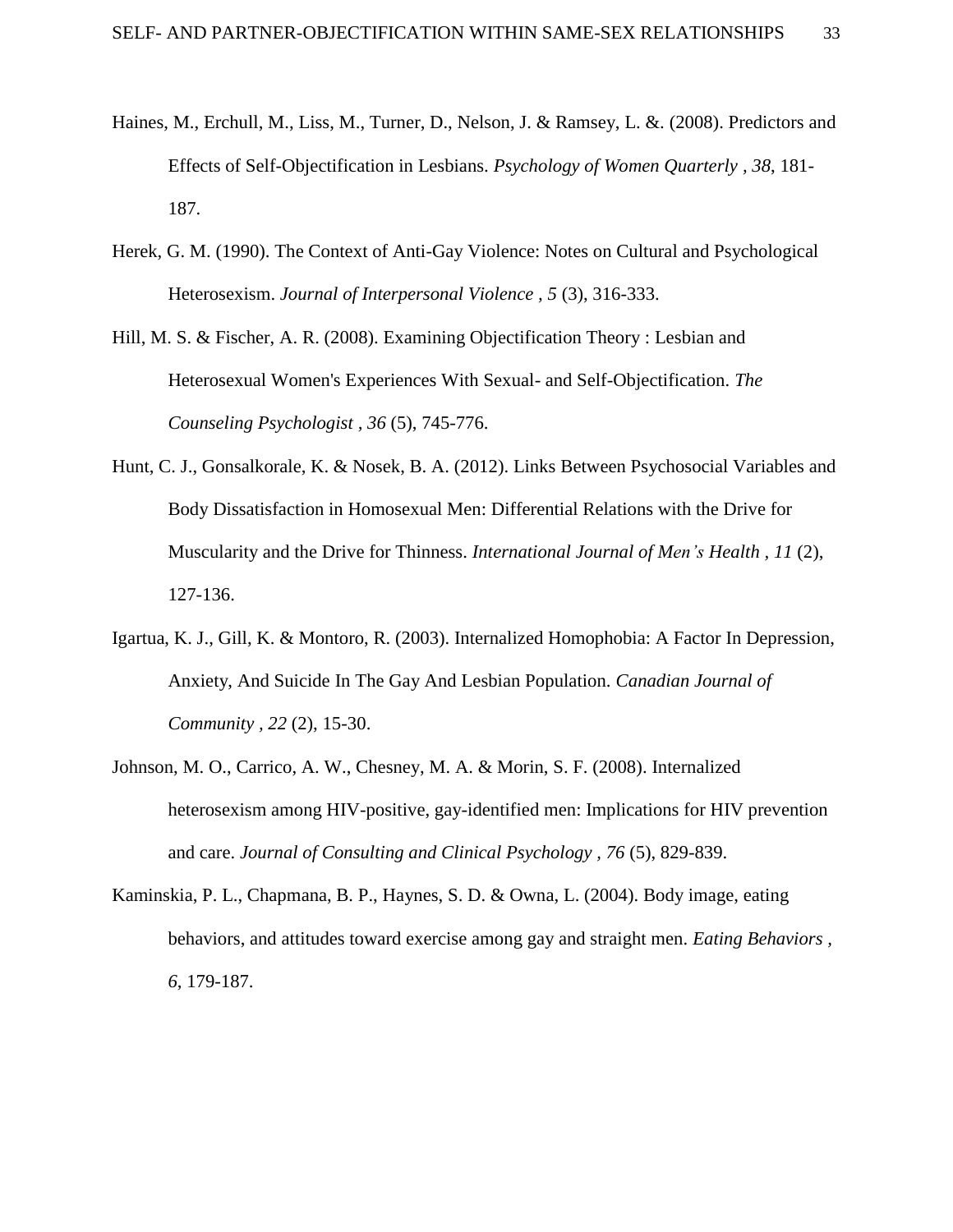- Kelly, B. C., Bimbi, D. S., Nanin, J. E., Izienicki, H. & Parsons, J. T. (2009). Sexual Compulsivity and Sexual Behaviors Among Gay and Bisexual Men and Lesbian and Bisexual Women. *Journal of Sex Research , 46* (4), 301-308.
- Kozak, M., Frankenhauser, H. & Roberts, T.-A. (2009). Objects of Desire: Objectification as a Function of Male Sexual Orientation. *Psychology of Men & Masculinity , 10* (3), 225- 230.
- Kozee, H. B. & Tylka, T. L. (2006). A Test of Objectification Theory With Lesbian Women. *Psychology of Women Quarterly , 30*, 348–357.
- Lanzieri, N. & Cook, B. J. (2013). Examination of muscularity and body fat depictions in magazines that target heterosexual and gay men. *Body Image , 10*, 251-254.
- Legenbauer, T., Vocks, S., Schäfer, C., Schütt-Strömel, S., Hiller, W., Wagner, C., et al. (2009). Preference for attractiveness and thinness in a partner: Influence of internalization of the thin ideal and shape/weight dissatisfaction in heterosexual women, heterosexual men, lesbians, and gay men. *Body Image, 6*, 228-234.
- Liss, M., Erchull, M. J. & Ramsey, L. R. (2011). Empowering or Oppressing? Development and Exploration of the Enjoyment of Sexualization Scale. *Personality and Social Psychology Bulletin , 37* (1), 55-68.
- Mahalik, J., Morray, E., Coonerty-Femaino, A., Ludlow, L., Slattery, S. & Smiler, A. (2005). Development of the conformity to feminine norms inventory. *Sex Roles , 52* (7/8), 417- 435.
- Martins, Y., Tiggemann, M. & Churchett, L. (2008). The Shape of Things to Come: Gay Men's Satisfaction With Specific Body Parts. *Psychology of Men & Masculinity , 9* (4), 248- 256.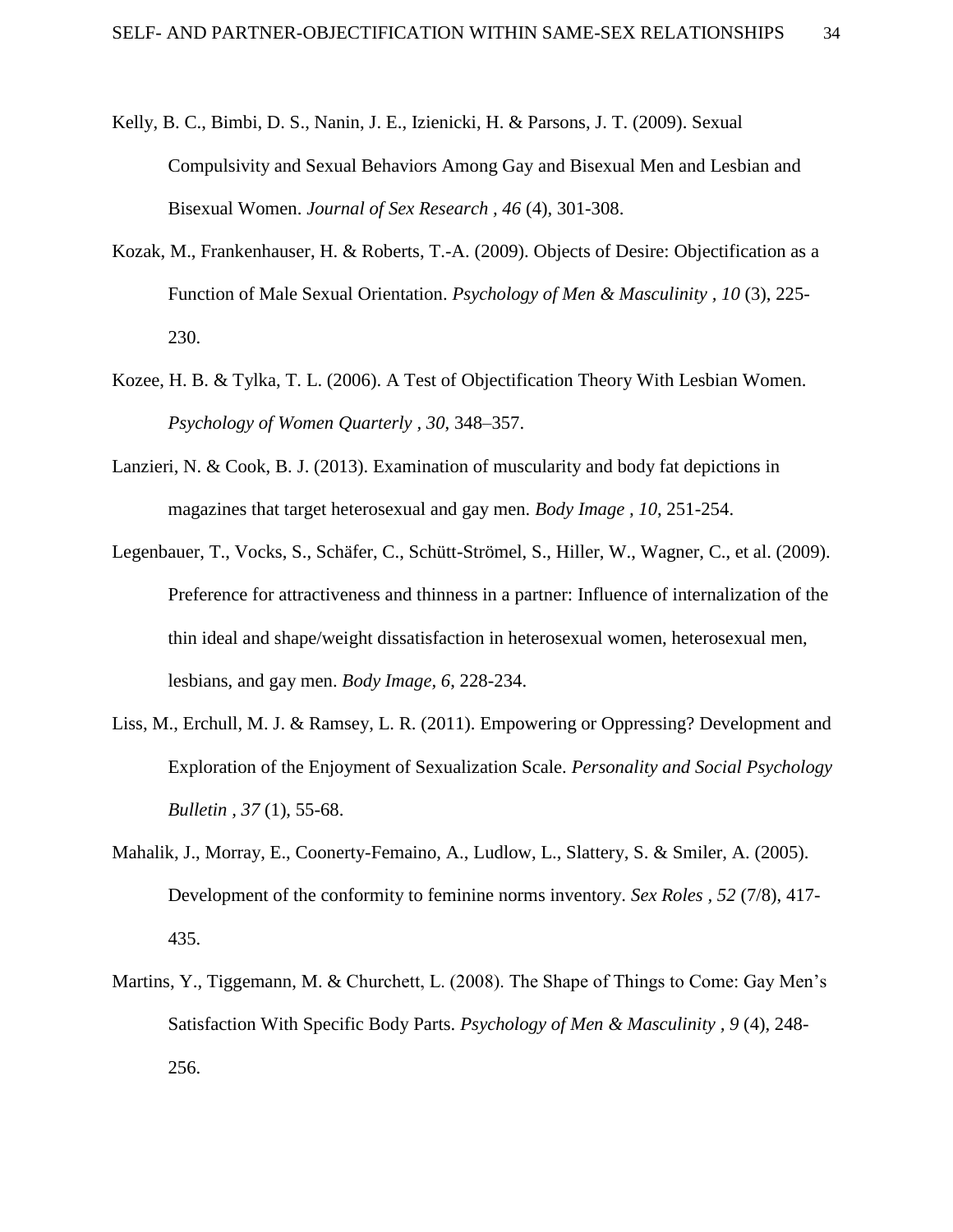- Martins, Y., Tiggemann, M. & Kirkbride, A. (2007). Those Speedos Become Them : The Role of Self-Objectification in Gay and Heterosexual Men's Body Image. *Personality and Social Psychology Bulletin , 33* (5), 634-647.
- McKinley, N. M. & Hyde, J. S. (1996). The Objectified Body Consciousness Scale Development and Validation. *Psychology of Women Quarterly , 20* (2), 181-215.
- Michaels, M., Parent, M. & Moradi, B. (2012). Does Exposure to Muscularity-Idealizing Images Have Self-Objectification Consequences for Heterosexual and Sexual Minority Men? *Psychology of Men & Masculinity , 14* (2), 175-183.
- Moradi, B. & Huang, Y.-P. (2008). Objectification Theory and Psychology of Women: A Decade of Advances and Future Directions. *Psychology of Women Quarterly , 3*, 377– 398.
- Morrison, T. G., Morrison, M. A., Hopkins, C. & Rowan, E. T. (2004). Muscle Mania: Development of a New Scale Examining the Drive for Muscularity in Canadian Males. *Psychology of Men & Masculinity , 5* (1), 30-39.

Nussbaum, M. (1995). Objectification. *Philosophy & Public Affairs , 24* (4), 249-291.

- Olivardia, R., Pope Jr., H. G., Borowiecki III, J. J. & Cohane, G. (2004). Biceps and Body Image: The Relationship Between Muscularity and Self-Esteem, Depression, and Eating Disorder Symptoms. *Psychology of Men & Masculinity , 5* (2), 112-120.
- Pendergrast, R. A., DuRant, R. H. & Gaillard, G. L. (1992). Attitudinal and behavioral correlates of *condom* use in urban adolescent males. *Journal of Adolescent Health , 13* (2), 133-139.
- Reilly, A. & Rudd, N. A. (2006). Is Internalized Homonegativity Related to Body Image? *Family and Consumer Sciences Research Journal , 35* (1), 58-73.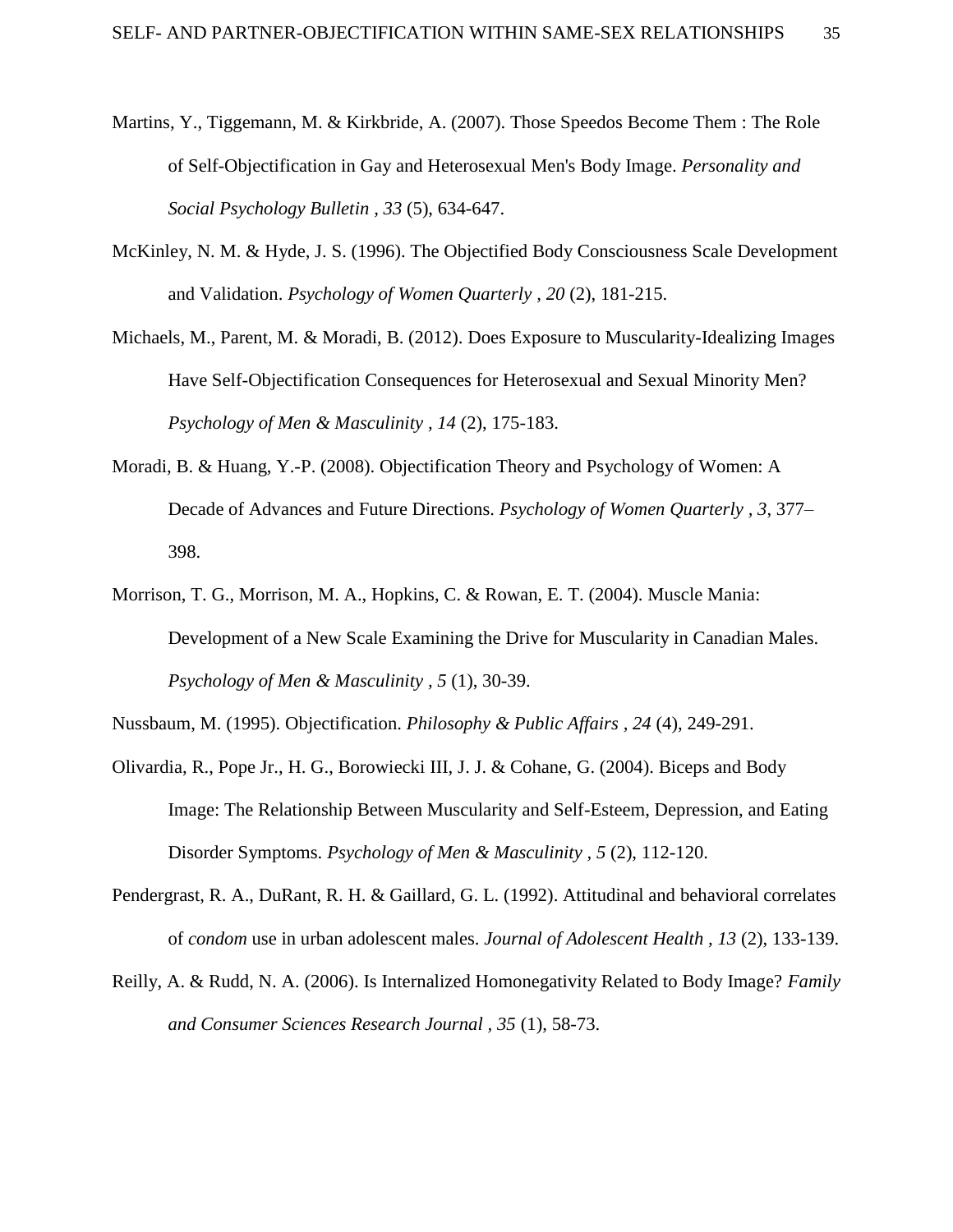- Siever, M. D. (1996). The perils of sexual objectification: Sexual orientation, gender, and socioculturally acquired vulnerability to body dissatisfaction and eating disorders. In C. J. Alexander (Ed.), *Gay and lesbian mental health: A sourcebook for practitioners* (pp. 201-226). New York: The Haworth Press.
- Strelan, P. & Hargreaves, D. (2005). Reasons for Exercise and Body Esteem: Men's Responses to Self-Objectification. *Sex Roles , 53* (7/8), 495-503.
- Strelan, P. & Hargreaves, D. (2005). WomenWho Objectify OtherWomen: The Vicious Circle of Objectification? *Sex Roles , 52* (9/10), 707-712.
- Swami, V. (2009). An examination of the love-is-blind bias among gay men and lesbians. *Body Image , 6*, 149-151.
- Swami, V. & Tovée, M. (2008). The Muscular Male: A Comparison of the Physical Attractiveness Preferences of Gay and Heterosexual Men. *International Journal of Men's Health , 7* (1), 59-71.
- Szymanski, D. M. & Henning, S. L. (2007). The role of self-objectification in women's depression: A test of objectification theory. *Sex Roles , 56*, 45-53.
- Szymanski, D., Moffitt, L. & Carr, E. (2011). Sexual Objectification of Women: Advances of Theory *and* Research. *The Counseling Psychologist* , 39(1) 6-38.
- Tylka, T. L. & Andorka, M. J. (2012). Support for an expanded tripartite influence model with gay men. *Body Image , 9*, 57-67.
- Wagenbach, P. (2003). Lesbian Body Image and Eating Issues. *Journal of Psychology & Human Sexuality , 15* (4), 205-227.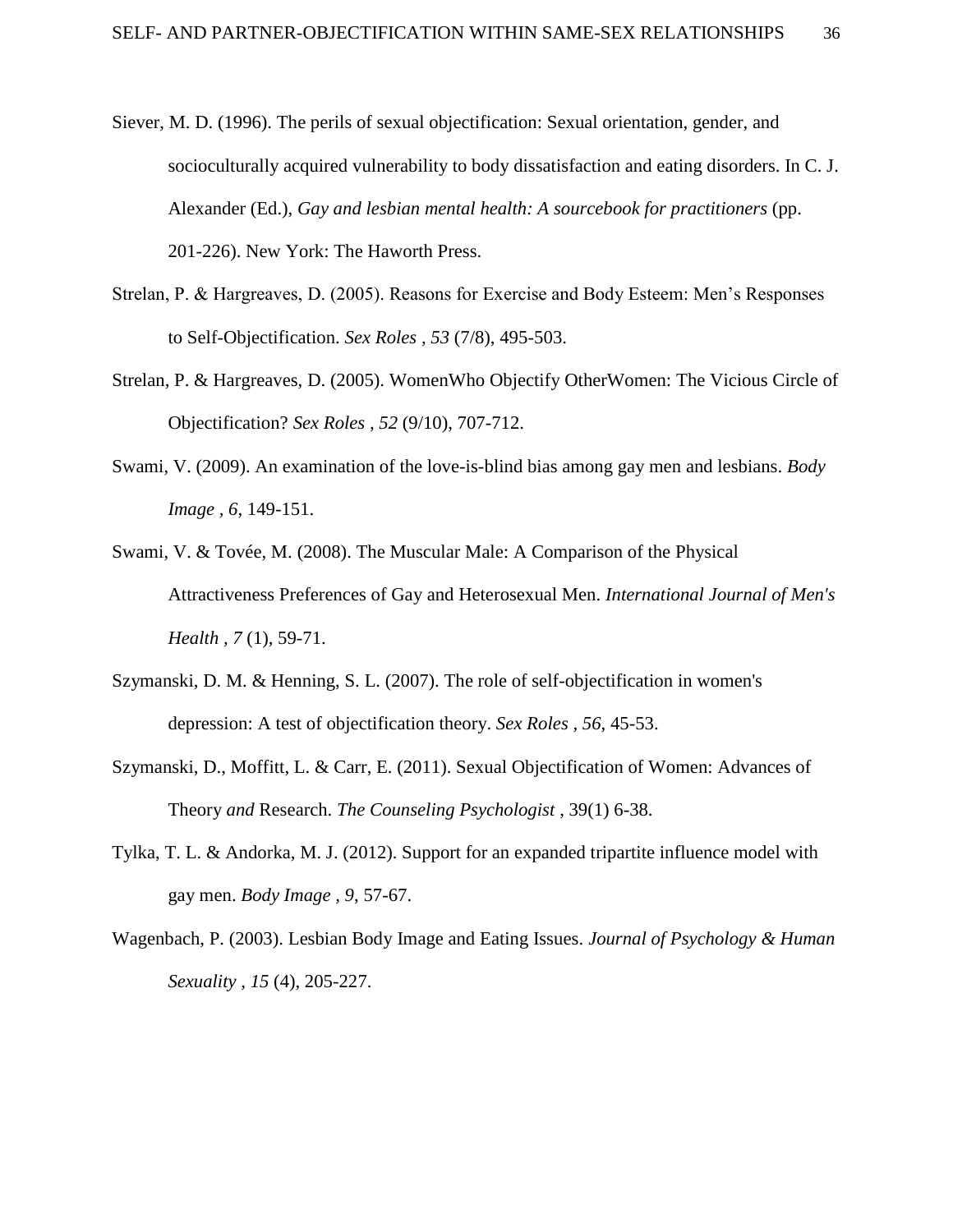- Wiseman, M. & Moradi, B. (2010). Body Image and Eating Disorder Symptoms in Sexually Minority Men: A Test and Extension of Objectification Theory. *Journal of Counseling Psychology , 57* (2), 154-166.
- Wood, M. J. (2004). The Gay Male Gaze: Body Image Disturbance and Gender Oppression Among Gay Men. *Journal of Gay & Lesbian Social Science , 17* (2), 43-62.
- Wrench, J. S. & Knapp, J. L. (2008). The Effects of Body Image Perceptions and Sociocommunicative Orientations on Self-Esteem, Depression, and Identification and Involvement in the Gay Community. *Journal of Homosexuality , 55* (3), 471-503.
- Zurbriggen, E., Ramsey, L. & Jaworski, B. (2011). Self- and Partner-Objectification in Romantic Relationships: Associations with Media Consumption and Relationship Satisfaction. *Sex Roles , 64*, 449-462.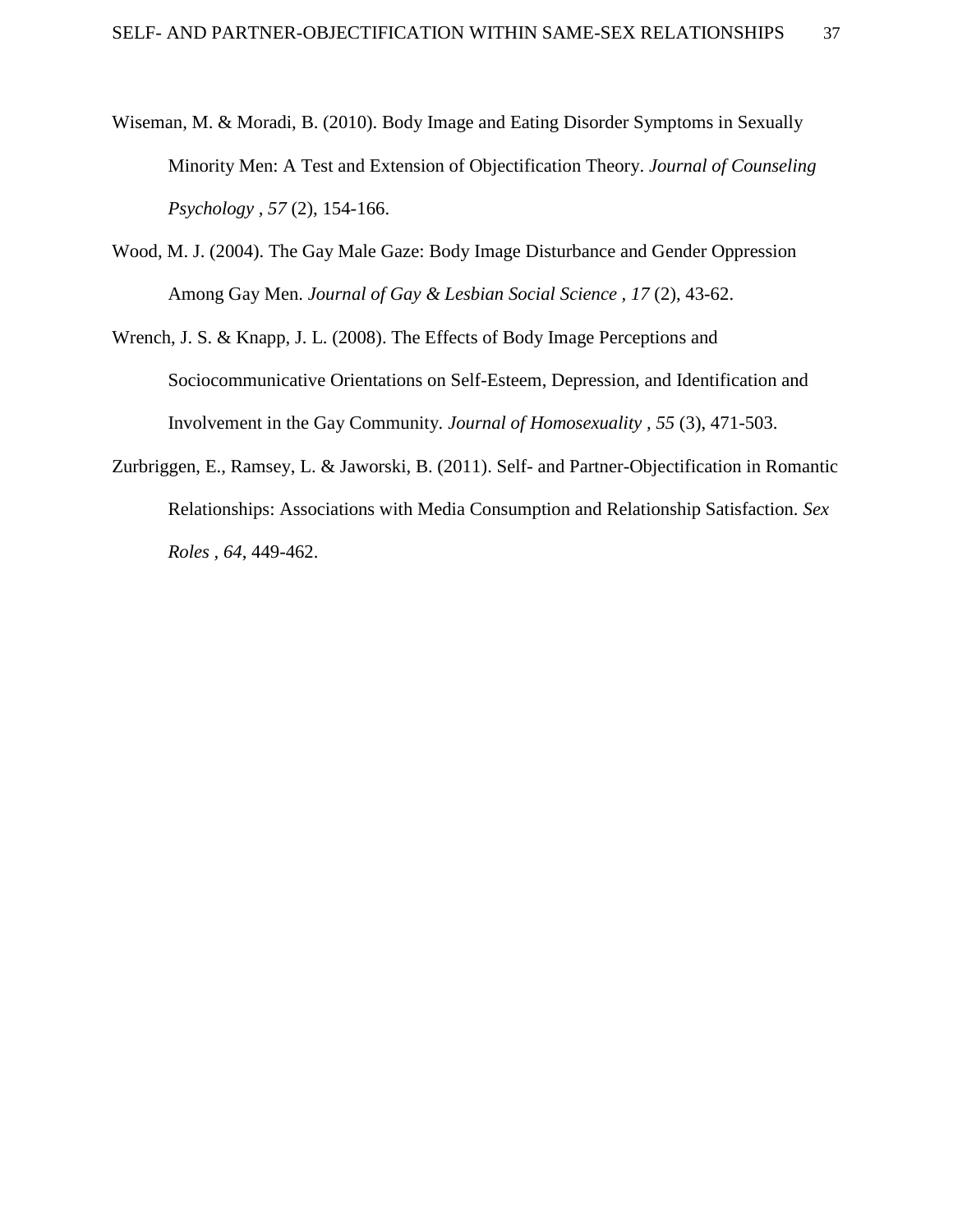| н<br><br>v<br>۰,<br>٠ |  |  |
|-----------------------|--|--|
|-----------------------|--|--|

*Descriptive Statistics and Gender Differences*

|                                          | Lesbian       | Gay           |                  |
|------------------------------------------|---------------|---------------|------------------|
|                                          | Women         | Men           |                  |
| Partner-Objectification                  | 3.09(0.91)    | 3.60(0.69)    | $2.47*$          |
| OBCS-Surveillance (Self-Objectification) | 3.79(0.75)    | 4.14(0.74)    | $1.86^{\dagger}$ |
| <b>OBCS-Shame</b>                        | 2.86(0.92)    | 3.00(0.77)    | 0.62             |
| <b>OBCS-Control</b>                      | 4.17(0.77)    | 4.44(0.79)    | 1.35             |
| Fear of HIV/AIDS                         | 14.78 (25.60) | 28.90 (28.97) | $1.72^{\dagger}$ |
| Drive for Thinness                       | 2.56(0.59)    | 2.62(0.56)    | 0.40             |
| Internalized Heterosexism                | 1.85(0.76)    | 2.02(0.87)    | 0.92             |
| Enjoyment of Sexualization               | 3.35(0.60)    | 3.24(0.50)    | $-0.82$          |
| Drive for Muscularity                    | 2.79(0.68)    | 3.37(0.70)    | $3.54***$        |

*Note.*  $\dot{p}$  < .10,  $\dot{p}$  < .05,  $\dot{p}$  \* *p* < .01, \*\*\* *p* < .001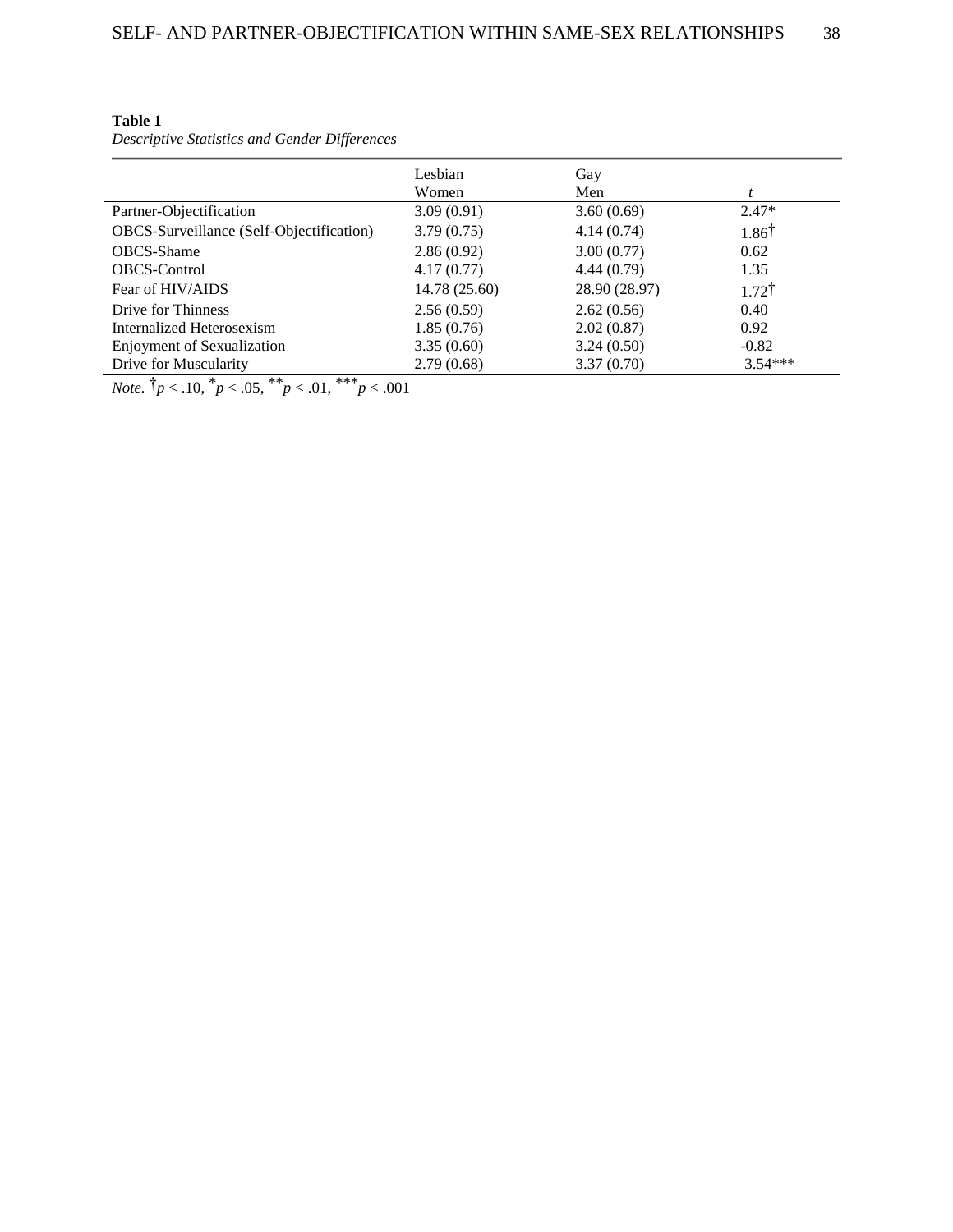#### **Table 2**

*Means, Standard Deviations, and Bivariate Correlations for Study Variables*

| <b>Survey Scale</b>                  | $\boldsymbol{M}$ | SD    |                 | 2                        | 3                        | $\overline{4}$           | 5                        | 6              | 7                        | 8                        | 9                        |
|--------------------------------------|------------------|-------|-----------------|--------------------------|--------------------------|--------------------------|--------------------------|----------------|--------------------------|--------------------------|--------------------------|
| 1. Partner-Objectification           | 3.30             | 0.87  | $\qquad \qquad$ |                          |                          |                          |                          |                |                          |                          |                          |
| 2. Self-Objectification-Surveillance | 3.93             | 0.77  | $.33**$         | $\overline{\phantom{a}}$ |                          |                          |                          |                |                          |                          |                          |
| 3. OBCS-Shame                        | 2.92             | 0.86  | .01             | $.37**$                  | $\overline{\phantom{a}}$ |                          |                          |                |                          |                          |                          |
| 4. OBCS-Control                      | 4.28             | 0.79  | $-.16$          | $-.12$                   | $-.05$                   | $\overline{\phantom{a}}$ |                          |                |                          |                          |                          |
| 5. Fear of HIV/AIDS                  | 21.52            | 27.87 | $.25^{\dagger}$ | $.27^{\dagger}$          | .09                      | $-.08$                   | $\overline{\phantom{a}}$ |                |                          |                          |                          |
| 6. Drive for Thinness                | 2.59             | 0.58  | $-.10$          | $.35**$                  | $.65***$                 | $.31**$                  | $-.13$                   | $\blacksquare$ |                          |                          |                          |
| 7. Internalized Heterosexism         | 1.92             | 0.82  | $.21^{\dagger}$ | .17                      | $.22^{\dagger}$          | $-.22$                   | .10                      | .05            | $\overline{\phantom{a}}$ |                          |                          |
| 8. Enjoyment of Sexualization        | 3.30             | 0.57  | $.23*$          | .15                      | $-.03$                   | .05                      | $-.12$                   | .09            | $-.05$                   | $\overline{\phantom{a}}$ |                          |
| 9. Drive for Muscularity             | 3.04             | 0.75  | .04             | .04                      | .01                      | $.20^{\dagger}$          | .04                      | .11            | .02                      | $.22^{\dagger}$          | $\overline{\phantom{a}}$ |

*Note.* †*p* < .10, \**p*<.05, \*\**p*<.01, \*\*\**p*<.001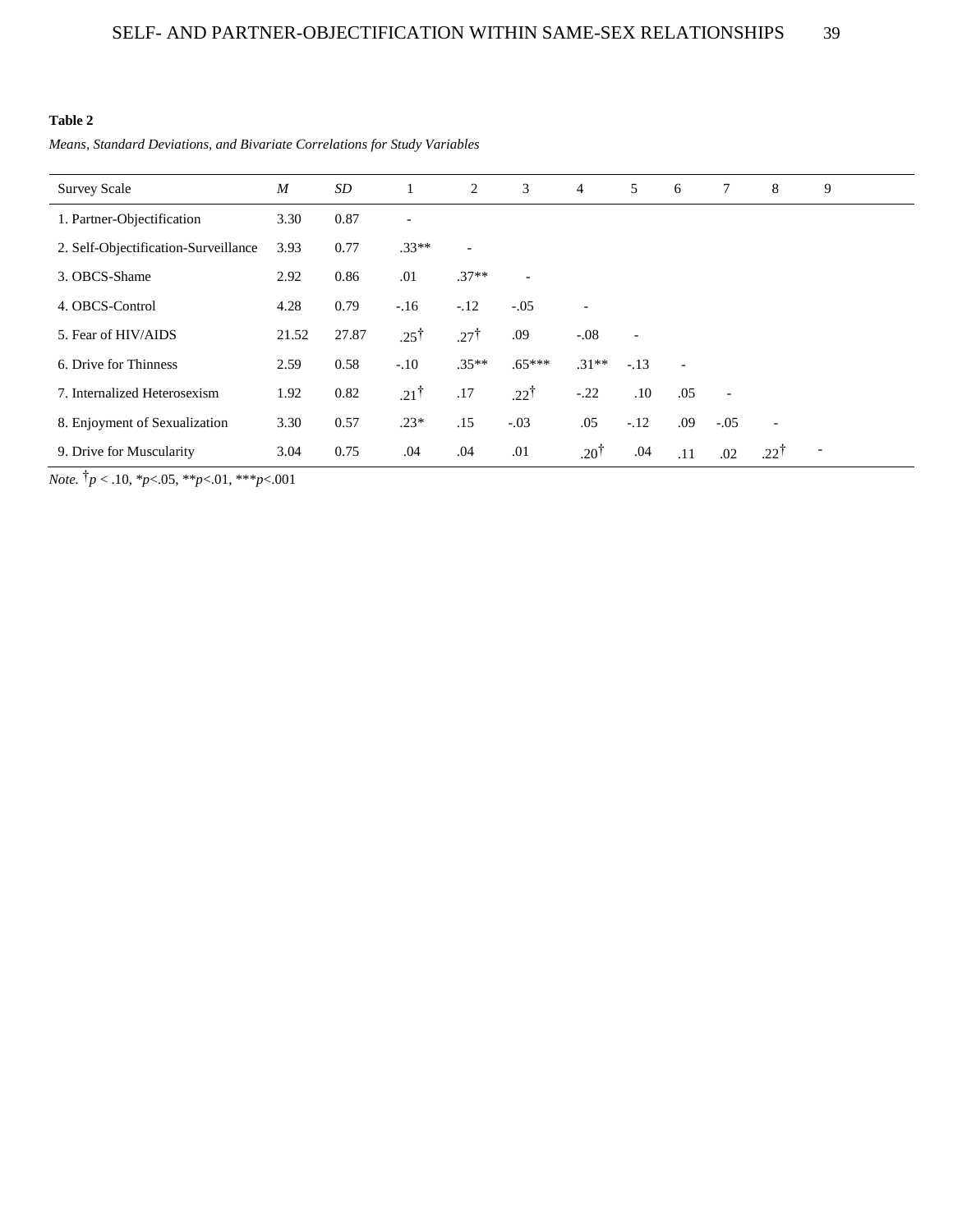#### **Table 3**

*Means, Standard Deviations, and Bivariate Correlations for Study Variables: Gay Men*

| <b>Survey Scale</b>                  | $\boldsymbol{M}$ | SD    | $\mathbf{1}$ | 2               | 3                        | $\overline{4}$           | 5                        | 6                        | 7                        | 8                        | 9 |
|--------------------------------------|------------------|-------|--------------|-----------------|--------------------------|--------------------------|--------------------------|--------------------------|--------------------------|--------------------------|---|
| 1. Partner-Objectification           | 3.59             | 0.69  | ٠            |                 |                          |                          |                          |                          |                          |                          |   |
| 2. Self-Objectification-Surveillance | 4.14             | 0.74  | .26          | ٠               |                          |                          |                          |                          |                          |                          |   |
| 3. OBCS-Shame                        | 2.99             | 0.77  | .28          | $37^{\dagger}$  | $\overline{\phantom{a}}$ |                          |                          |                          |                          |                          |   |
| 4. OBCS-Control                      | 4.43             | 0.79  | $-.25$       | .11             | $-0.08$                  | $\overline{\phantom{a}}$ |                          |                          |                          |                          |   |
| 5. Fear of HIV/AIDS                  | 28.90            | 28.97 | .25          | $.36^{\dagger}$ | .15                      | $-.13$                   | $\overline{\phantom{a}}$ |                          |                          |                          |   |
| 6. Drive for Thinness                | 2.62             | 0.56  | .15          | $.46*$          | $.63***$                 | †و3.                     | $-06$                    | $\overline{\phantom{a}}$ |                          |                          |   |
| 7. Internalized Heterosexism         | 2.02             | 0.87  | $.37*$       | .12             | $.44*$                   | $-.29$                   | .12                      | .15                      | $\overline{\phantom{a}}$ |                          |   |
| 8. Enjoyment of Sexualization        | 3.23             | 0.50  | .25          | .15             | $-.15$                   | .28                      | $.36^{\dagger}$          | .27                      | $-.13$                   | $\overline{\phantom{a}}$ |   |
| 9. Drive for Muscularity             | 3.36             | 0.70  | .14          | .14             | $-.13$                   | .07                      | .24                      | .07                      | .70                      | $.52**$                  | ٠ |

*Note.* †*p* < .10, \**p*<.05, \*\**p*<.01, \*\*\**p*<.001